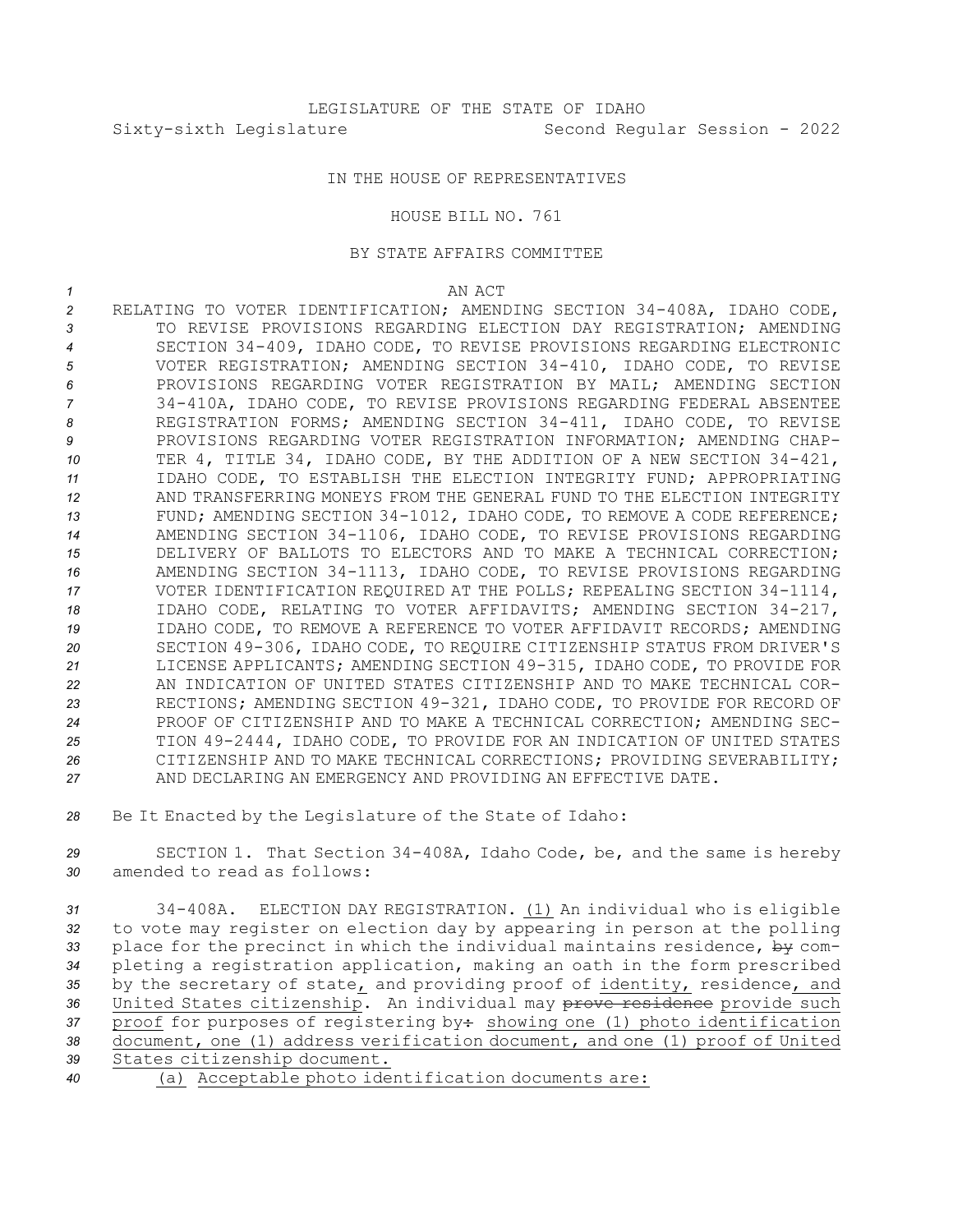| $\overline{1}$ | (1) Showing an (i) A current Idaho driver's license or Idaho iden-         |
|----------------|----------------------------------------------------------------------------|
| $\overline{c}$ | tification card issued through the Idaho transportation depart-            |
| 3              | ment of transportation; or                                                 |
| $\overline{4}$ | (ii) A current United States passport;                                     |
| 5              | (iii) A current active United States military identification               |
| 6              | card;                                                                      |
| 7              | A current tribal identification card issued by a federally<br>(iv)         |
| 8              | recognized Indian tribe as defined in section 67-4001, Idaho Code,         |
| 9              | that displays the individual's date of birth; or                           |
| 10             | A current Idaho license to carry concealed weapons that dis-<br>$(\nabla)$ |
| 11             | plays the individual's date of birth and physical address located          |
| 12             | in Idaho.                                                                  |
| 13             | Acceptable address verification documents must display the indi-<br>(b)    |
| 14             | vidual's current address and a date that is at least thirty (30) days      |
| 15             | prior to the date of the election. Acceptable address verification doc-    |
| 16             | uments are:                                                                |
| 17             | A utility bill, not including a cellular phone bill, that is<br>(i)        |
| 18             | no more than six (6) months old;                                           |
| 19             | A current residential lease agreement, rental agreement,<br>(iii)          |
| 20             | mortgage statement, or deed of trust;                                      |
| 21             | (iii) A W-2 or 1099 federal tax form for the most recent available         |
| 22             | tax year;                                                                  |
| 23             | A military leave and earnings statement showing the Idaho<br>(iv)          |
| 24             | residency of an individual on active military duty deployed out-           |
| 25             | side the state of Idaho;                                                   |
| 26             | A government record showing the individual as having paid<br>(v)           |
| 27             | property taxes at the address within the last year; or                     |
| 28             | An affidavit signed by a parent or guardian, affirming the<br>(vi)         |
| 29             | residency of a dependent living at the parent or guardian's resi-          |
| 30             | dential address.                                                           |
| 31             | Acceptable proof of United States citizenship is the original or<br>(C)    |
| 32             | legible photocopy of:                                                      |
| 33             | An Idaho driver's license or Idaho identification card is-<br>(i)          |
| 34             | sued through the Idaho transportation department that shows proof          |
| 35             | of United States citizenship;                                              |
| 36             | (ii) A state driver's license or state identification card issued          |
| 37             | by the equivalent governmental agency of another state or terri-           |
| 38             | tory within the United States if the agency indicates on the card          |
| 39             | that the person has provided satisfactory proof of United States           |
| 40             | citizenship;                                                               |
| 41             | (iii) The individual's birth certificate that verifies citizen-            |
| 42             | ship accompanied by a current photo identification document as set         |
| 43             | forth in paragraph (a) of this subsection that shows the same name         |
| 44             | or a document verifying the reason for the name change;                    |
| 45             | (iv) The individual's United States passport identifying the in-           |
| 46             | dividual and the passport number;                                          |
| 47             | The individual's United States naturalization documents; or<br>$(\nabla)$  |
| 48             | The individual's bureau of Indian affairs card, tribal<br>(vi)             |
| 49             | treaty card, or tribal enrollment verification that shows the in-          |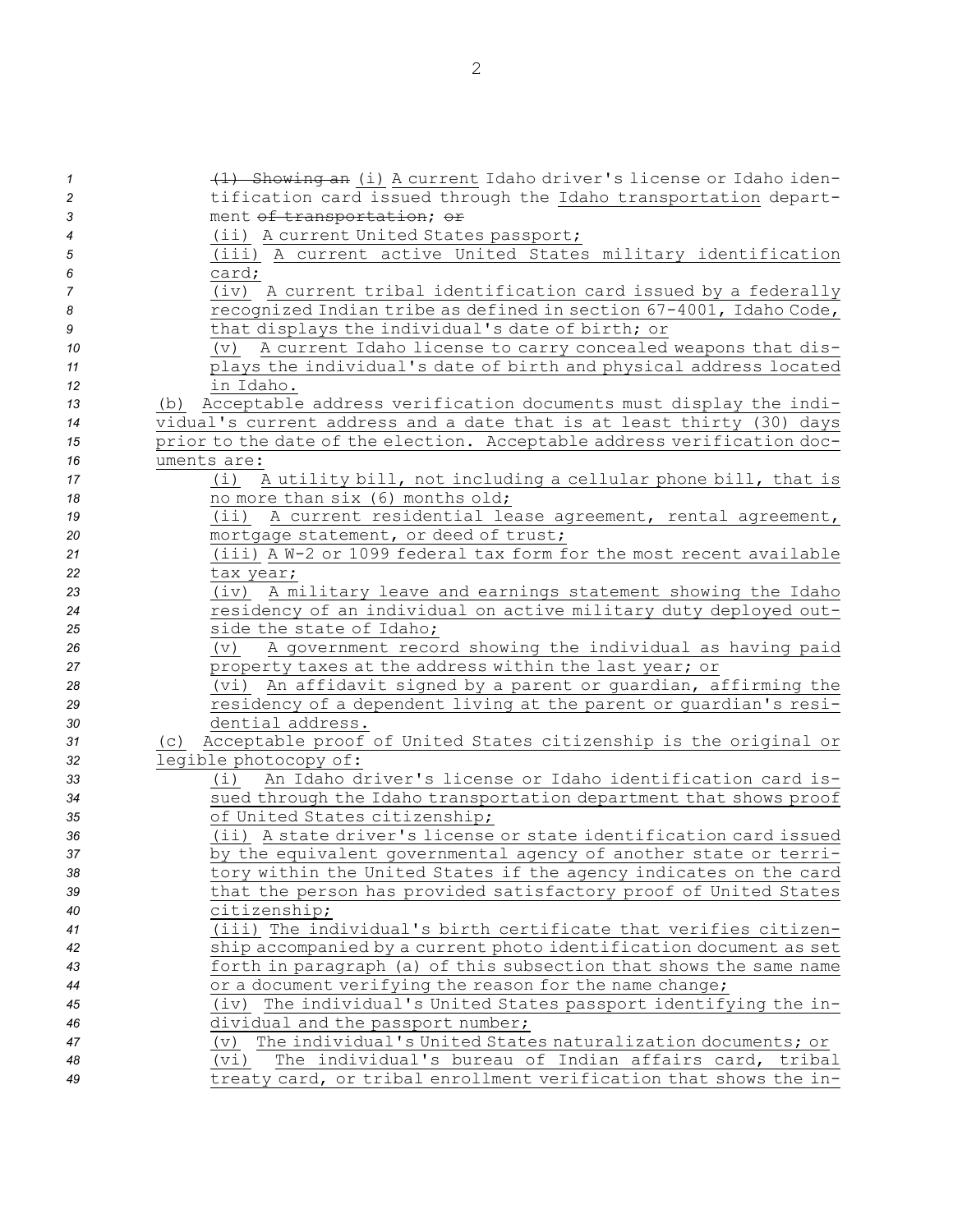*<sup>2</sup>* citizenship. *<sup>3</sup>* (2) Showing any document which contains <sup>a</sup> valid address in the precinct *<sup>4</sup>* together with <sup>a</sup> picture identification card; or

*<sup>1</sup>* dividual's photo, date of birth, and declaration of United States

 (3) Showing <sup>a</sup> current valid student photo identification card from <sup>a</sup> postsecondary educational institution in Idaho accompanied with <sup>a</sup> cur- rent student fee statement that contains the student's valid address in the precinct. Election day registration provided in this section shall apply to 9 all elections conducted under title 34, Idaho Code, and to school district and municipal elections.

*<sup>11</sup>* (3) An individual who is eligible to vote may also register, upon pro-*<sup>12</sup>* viding proof of residence, at the "absent electors' polling place" provided *<sup>13</sup>* in section 34-1006, Idaho Code.

*<sup>14</sup>* SECTION 2. That Section 34-409, Idaho Code, be, and the same is hereby *15* amended to read as follows:

 34-409. ELECTRONIC REGISTRATION. (1) The office of the secretary of state may shall create and maintain an electronic system for voter registra- tion that is publicly available on its official website. Any qualified elec- tor who has <sup>a</sup> current valid driver's license or identification card issued pursuant to title 49, Idaho Code, that reflects the person's current princi-21 pal place of residence<sub>r</sub> may register to vote by submitting a completed voter registration application electronically through such website. Electronic voter registration applications shall be submitted before the close of reg-istration as provided in section 34-408, Idaho Code.

*<sup>25</sup>* (2) The electronic voter registration application shall be in <sup>a</sup> form *<sup>26</sup>* prescribed by the secretary of state and shall:

*<sup>27</sup>* (a) Require the information under oath or affirmation set forth in sec-*<sup>28</sup>* tion 34-411, Idaho Code;

*<sup>29</sup>* (b) Include notice of the requirement to provide personal identifi-*<sup>30</sup>* cation before voting at the polls as set forth in sections 34-1113 and *<sup>31</sup>* 34-1114, Idaho Code; and

*<sup>32</sup>* (c) Require an electronic signature of the applicant.

 (3) The office of the secretary of state shall obtain <sup>a</sup> digital copy of the applicant's driver's license or identification card signature from the Idaho transportation department. The Idaho transportation department shall, upon request of the office of the secretary of state, provide <sup>a</sup> dig- ital copy of the applicant's driver's license or identification card signa-*38* ture.

 (4) Upon receipt of <sup>a</sup> completed voter registration application and <sup>a</sup> digital copy of the applicant's driver's license or identification card sig- nature from the Idaho transportation department, the office of the secre- tary of state shall send the information to the county clerk for the county in which the applicant resides. The county clerk shall prepare and issue to each elector registering electronically <sup>a</sup> verification of registration con- taining the name and residence of the elector and the name or number of the precinct in which the elector resides. Such verification of registration 47 may shall be sent by nonforwardable first-class first class mail or by elec- tronic mail at the elector's option. If <sup>a</sup> verification is returned undeliv-erable, then the county clerk shall remove the elector from the register of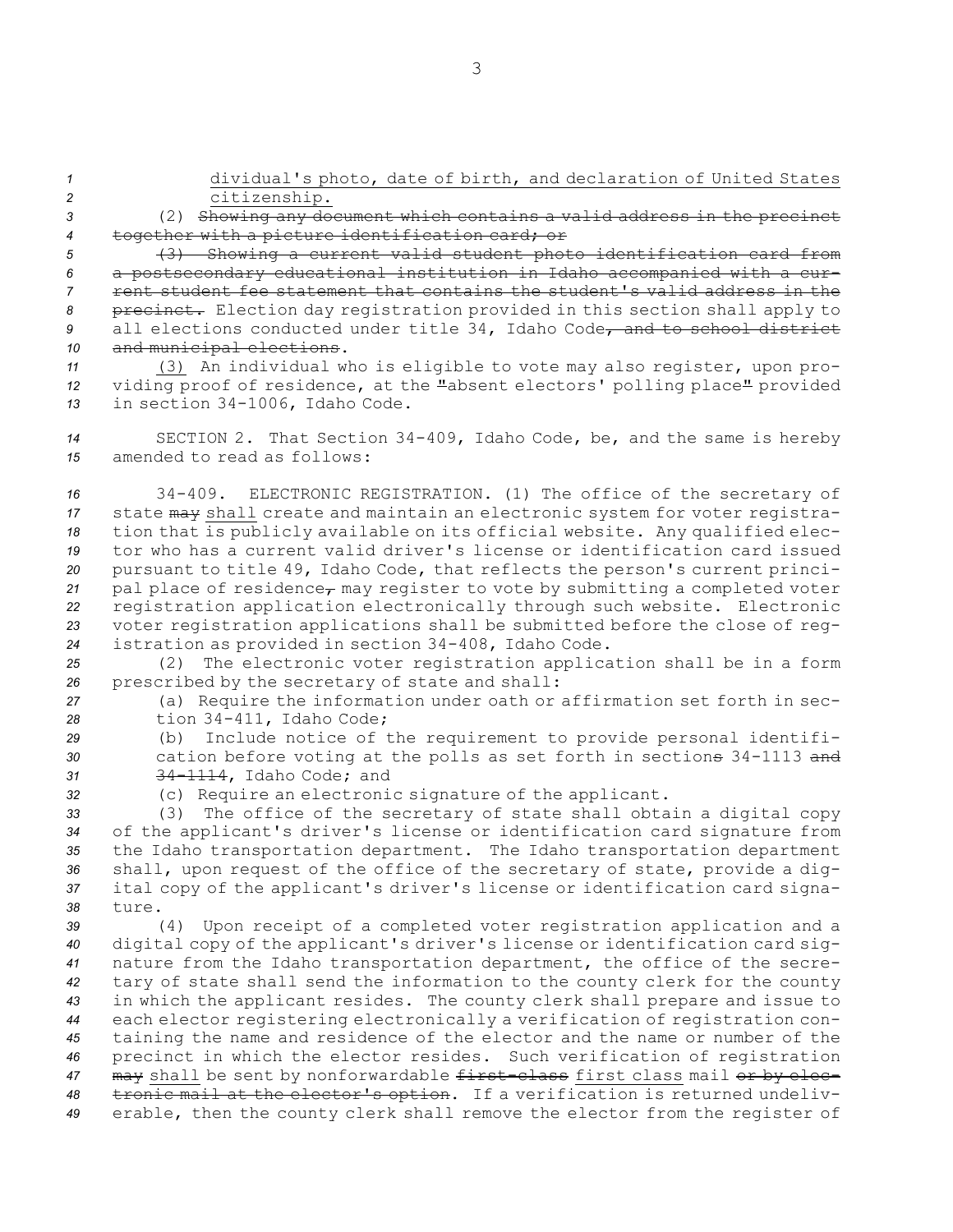*<sup>1</sup>* electors, unless the elector is <sup>a</sup> person subject to the uniformed and over-*<sup>2</sup>* seas citizens absentee voting act, 52 U.S.C. 20301 et seq.

*<sup>3</sup>* (5) An applicant using the electronic system for voter registration *<sup>4</sup>* pursuant to this section shall not be required to complete <sup>a</sup> printed regis-*5* tration card.

*<sup>6</sup>* (6) The office of the secretary of state shall use such security mea-*<sup>7</sup>* sures necessary to ensure the accuracy and integrity of an electronically *<sup>8</sup>* submitted voter registration application.

*<sup>9</sup>* SECTION 3. That Section 34-410, Idaho Code, be, and the same is hereby *10* amended to read as follows:

 34-410. MAIL REGISTRATION. (1) Any elector may register by mail for any election. Any mail registration application must be received by the county clerk prior to the close of registration as provided in section 34-408, Idaho Code, provided that any mail registration application post- marked not later than twenty-five (25) days prior to an election shall be deemed timely.

 (2) The secretary of state shall prescribe the form for the mail regis- tration application. This mail application form shall be available for dis- tribution through governmental and private entities, with particular empha-sis on making them available for organized voter registration programs.

 (3) Any federal mail registration form adopted pursuant to the provi- sions of the national voter registration act of 1993 (P.L. 103-31) shall also be accepted as <sup>a</sup> valid registration, if such form is postmarked not later than twenty-five (25) days prior to an election.

 (4) The county clerk shall prepare and issue by first class nonforward- able mail to each elector registering by mail <sup>a</sup> verification of registration containing the name and residence of the elector and the name or number of the precinct in which the elector resides.

 (5) <sup>A</sup> verification returned undeliverable shall cause the county clerk to remove the elector's card from the register of electors, unless the elec- tor is <sup>a</sup> person subject to the uniformed and overseas citizens absentee vot-ing act, 52 U.S.C. 20301 et seq.

 (6) Any registration received by mail that does not include the number of the elector's current driver's license or state identification card is- sued by the Idaho transportation department must be accompanied by <sup>a</sup> legible photocopy of <sup>a</sup> proof of United States citizenship document acceptable under section 34-408A(1)(c), Idaho Code.

 (7) As required by the help America vote act of 2002 (P.L. 107-252), <sup>a</sup> copy of proper identification will be required prior to issuance of <sup>a</sup> ballot to anyone who has registered by mail and has not previously voted in an elec-tion for federal office in the state. Proper identification consists of:

*<sup>42</sup>* (1a) <sup>A</sup> current and valid photo identification; or

*<sup>43</sup>* (2b) <sup>A</sup> copy of <sup>a</sup> current utility bill, bank statement, government *<sup>44</sup>* check, paycheck, or other government document that shows the name and *45* address of the voter.

*<sup>46</sup>* SECTION 4. That Section 34-410A, Idaho Code, be, and the same is hereby *47* amended to read as follows:

4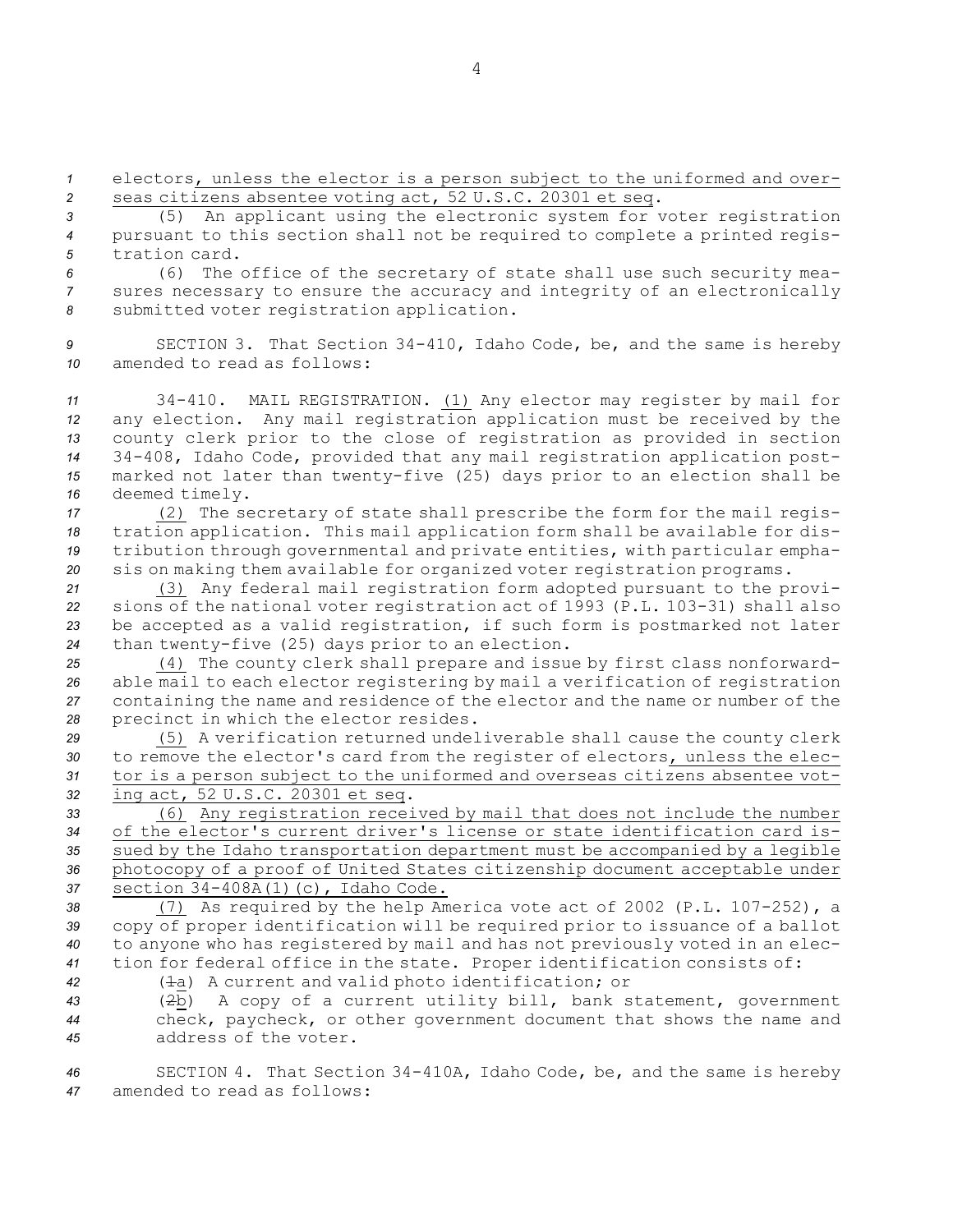34-410A. ABSENTEE REGISTRATION FOR UNIFORMED AND OVERSEAS CITI- ZENS. Whenever provision is made for absentee voting by <sup>a</sup> statute of the United States, including the "Uniformed and Overseas Citizens Absentee Voting Act" (42 U.S.C. 1973ff.) uniformed and overseas citizens absentee voting act, 52 U.S.C. 20301 et seq., an application for an absentee ballot made under that law may be given the same effect as an application for an absentee ballot made under chapter 10, title 34, Idaho Code. Provided, how- ever, if the individual uses the federal application form, is registering to vote in Idaho for the first time, and does not provide the voter identifica- tion required by Idaho law, such applicant shall be eligible to vote only for federal offices.

*<sup>12</sup>* SECTION 5. That Section 34-411, Idaho Code, be, and the same is hereby *13* amended to read as follows:

*<sup>14</sup>* 34-411. APPLICATION FOR REGISTRATION -- CONTENTS. (1) Each elector *<sup>15</sup>* who requests registration shall supply the following information under oath *16* or affirmation:

- *<sup>17</sup>* (a) Full legal name, including the full first, full middle, and full 18 last name, and sex-;
- 19 (b) Mailing address, residence address<sub>1</sub> or any other necessary infor-20 mation definitely locating the elector's residence.;

*<sup>21</sup>* (c) The period of time preceding the date of registration during which 22 the elector has resided in the state-;

23 (d) Whether or not the elector is a citizen.;

*<sup>24</sup>* (e) That the elector is under no legal disqualifications to vote.;

*<sup>25</sup>* (f) The county and state where the elector was previously registered, 26 if any-*;* 

27 (g) Date of birth-; and

 (h) Current driver's license number or identification card issued by the Idaho transportation department. In the absence of an Idaho driver's license or state-issued identification card, the last four (4) digits of the elector's social security number and acceptable proof that the elector is <sup>a</sup> United States citizen, pursuant to section 34-408A(1)(c), Idaho Code.

 (2) As provided for in section 34-404, Idaho Code, each elector shall select an affiliation with <sup>a</sup> political party qualified to participate in elections pursuant to section 34-501, Idaho Code, or select to be desig- nated as "unaffiliated." The selection of party affiliation or designation as "unaffiliated" shall be maintained within the voter registration sys- tem as provided for in section 34-437A, Idaho Code. If an elector shall fail or refuse to make such <sup>a</sup> selection, the county clerk shall record as "unaffiliated" such elector within the voter registration system as pro-vided for in section 34-437A, Idaho Code.

43 (3) Any elector who shall supply supplies any information under subsec-*<sup>44</sup>* tion (1) of this section, knowing it to be false, is guilty of perjury.

*<sup>45</sup>* (4) Each elector who requests registration may, at the elector's op-*<sup>46</sup>* tion, supply the elector's telephone number. If the telephone number is sup-*<sup>47</sup>* plied by the elector, the telephone number shall be available to the public.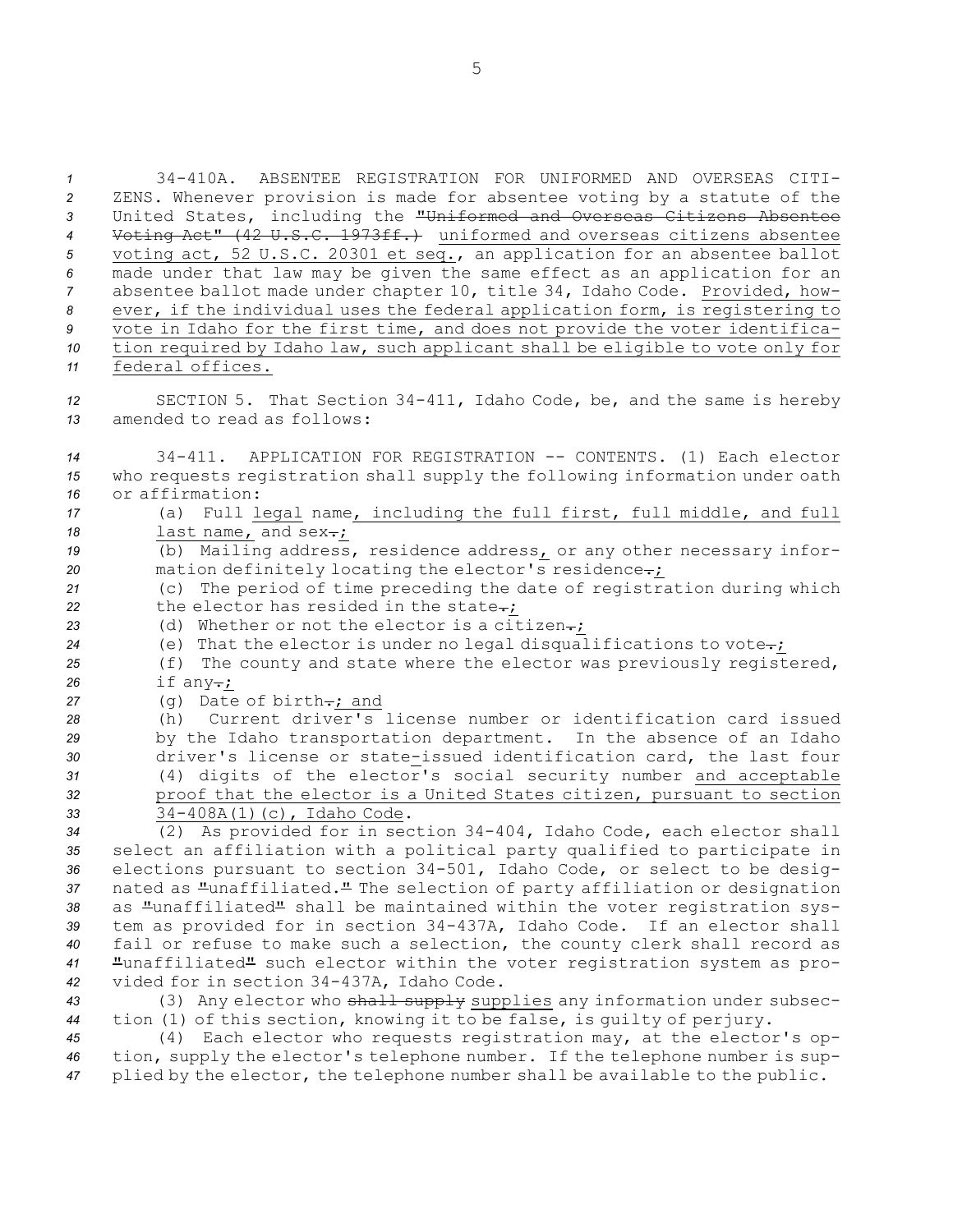*<sup>1</sup>* SECTION 6. That Chapter 4, Title 34, Idaho Code, be, and the same is *<sup>2</sup>* hereby amended by the addition thereto of <sup>a</sup> NEW SECTION, to be known and des-*<sup>3</sup>* ignated as Section 34-421, Idaho Code, and to read as follows:

 34-421. ELECTION INTEGRITY FUND. There is hereby created in the state treasury the election integrity fund. The moneys in the fund are continu- ously appropriated for the purpose of defraying the cost of providing free state identification cards for voting purposes pursuant to section 49-2444, Idaho Code. The secretary of state shall, upon submission of his annual bud- get request, furnish an estimate of the ending balance of the fund for the end of the current fiscal year.

*<sup>11</sup>* SECTION 7. CASH TRANSFER. There is hereby appropriated and the Office *<sup>12</sup>* of the State Controller shall transfer \$200,000 from the General Fund to the *<sup>13</sup>* Election Integrity Fund as soon as practicable.

*<sup>14</sup>* SECTION 8. That Section 34-1012, Idaho Code, be, and the same is hereby *15* amended to read as follows:

 34-1012. ALTERNATIVE PROCEDURES FOR ABSENTEE VOTING -- EARLY VOT- ING. (1) Those counties that utilize absentee voting facilities that have access to the Idaho statewide voter registration system and count ballots at <sup>a</sup> central location or utilize <sup>a</sup> polling location based tabulation system may elect to conduct "early voting" according to the provisions of this section. For those counties that elect to do "early voting," early voting shall begin on or before the third Monday before the election and end at 5:00 p.m. on the Friday before the election. Primary election ballots shall be issued pursuant to section 34-1002(2), Idaho Code.

*<sup>25</sup>* (2) <sup>A</sup> voter who appears at an "early voting" station to vote shall state *<sup>26</sup>* his or her name and address to the election official and present the voter's *<sup>27</sup>* identification as required by sections 34-1113 and 34-1114, Idaho Code.

 (3) The election official shall examine the records to ascertain whether or not such applicant is registered and lawfully entitled to vote as requested. The provisions of section 34-408A, Idaho Code, authorizing election day registration shall also apply in determining the applicant's qualifications to vote.

*<sup>33</sup>* (4) Before receiving <sup>a</sup> ballot, each elector shall sign his or her name *<sup>34</sup>* in the election register and poll book provided for early voting.

 (5) The elector shall then be given the appropriate ballots contain- ing the official election ballot identification pursuant to section 34-901, Idaho Code, and shall be given folding instructions for such ballots, if ap-propriate.

*<sup>39</sup>* (6) Upon receipt of the ballots, the elector shall retire to <sup>a</sup> vacant *<sup>40</sup>* voting booth and mark the ballots according to the instructions provided.

 (7) After marking the ballot, the elector shall present himself or her- self to the election official at the ballot box and state his or her name and address. The elector shall then deposit the ballot in the ballot box or hand it to the election official, who shall deposit it. The election official shall then record that the elector has voted and proclaim the same in an audi-ble voice.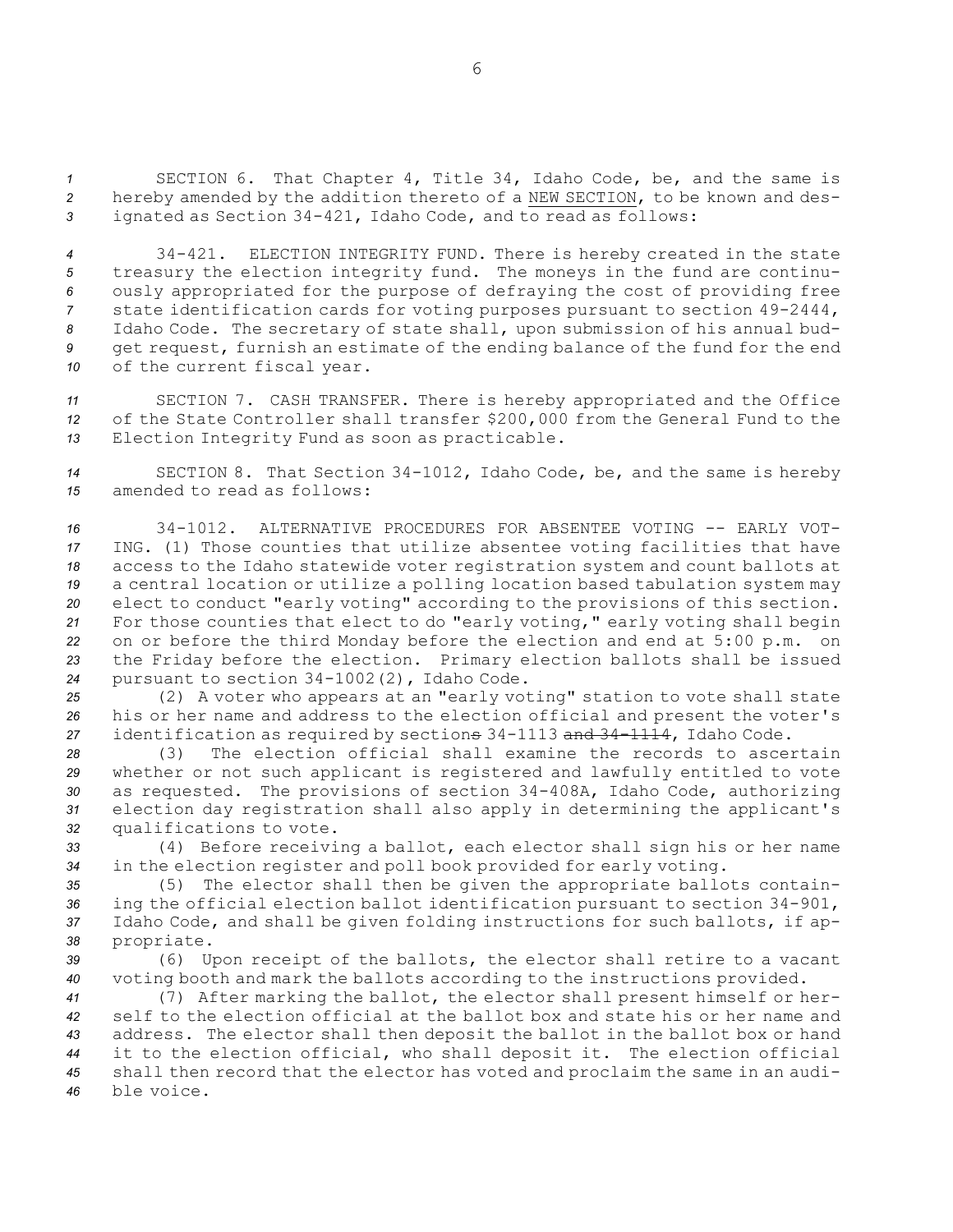*<sup>1</sup>* (8) Voters requiring assistance shall be provided with such assistance *<sup>2</sup>* in accordance with section 34-1108, Idaho Code.

*<sup>3</sup>* (9) Electioneering is prohibited at an early voting polling place as *<sup>4</sup>* provided in section 18-2318, Idaho Code.

*<sup>5</sup>* SECTION 9. That Section 34-1106, Idaho Code, be, and the same is hereby *6* amended to read as follows:

 34-1106. SIGNING COMBINATION ELECTION RECORD AND POLL BOOK -- DELIV- ERY OF BALLOT TO ELECTOR. (1) An elector desiring to vote shall state his name and address to the judge or clerk in charge of the combination election record and poll book.

 (2) Before receiving his ballot, each elector shall sign his name in the combination election record and poll book following his name therein and show <sup>a</sup> valid photo identification as provided for in section 34-1113, Idaho Code, or personal identification affidavit as provided for in section 34-1114, Idaho Code.

*<sup>16</sup>* (3) No person shall knowingly sign his name in the combination election *<sup>17</sup>* record and poll book if his residence address is not within that precinct at *<sup>18</sup>* the time of signing.

 (4) If the residence address of <sup>a</sup> person contained in the combination election record and poll book is incorrectly given due to an error in prepa- ration of the combination election record and poll book, the judge shall as-certain the correct address and make the necessary correction.

*<sup>23</sup>* (5) The elector shall then be given the appropriate ballots which that *24* have been marked with the official election ballot identification and shall *<sup>25</sup>* be given folding instructions for such ballots.

*<sup>26</sup>* SECTION 10. That Section 34-1113, Idaho Code, be, and the same is hereby *27* amended to read as follows:

 34-1113. IDENTIFICATION AT THE POLLS. All voters shall be required to provide personal identification before voting at the polls or at absent electors polling places as required by section 34-1006, Idaho Code. The per- sonal identification that may be presented shall be one (1) of the following: <sup>a</sup> document acceptable under section 34-408A(1)(a), Idaho Code.

*<sup>33</sup>* (1) An Idaho driver's license or identification card issued by the *<sup>34</sup>* Idaho transportation department;

*<sup>35</sup>* (2) <sup>A</sup> passport or an identification card, including <sup>a</sup> photograph, is-*<sup>36</sup>* sued by an agency of the United States government;

*<sup>37</sup>* (3) <sup>A</sup> tribal identification card, including <sup>a</sup> photograph;

 (4) <sup>A</sup> current student identification card, including <sup>a</sup> photograph, is- sued by <sup>a</sup> high school or an accredited institution of higher education, in- cluding <sup>a</sup> university, college or technical school, located within the state of Idaho; or

*<sup>42</sup>* (5) <sup>A</sup> license to carry concealed weapons issued under section 18-3302, *<sup>43</sup>* Idaho Code, or an enhanced license to carry concealed weapons issued under *<sup>44</sup>* section 18-3302K, Idaho Code.

*<sup>45</sup>* SECTION 11. That Section [34-1114](https://legislature.idaho.gov/statutesrules/idstat/Title34/T34CH11/SECT34-1114), Idaho Code, be, and the same is hereby *<sup>46</sup>* repealed.

7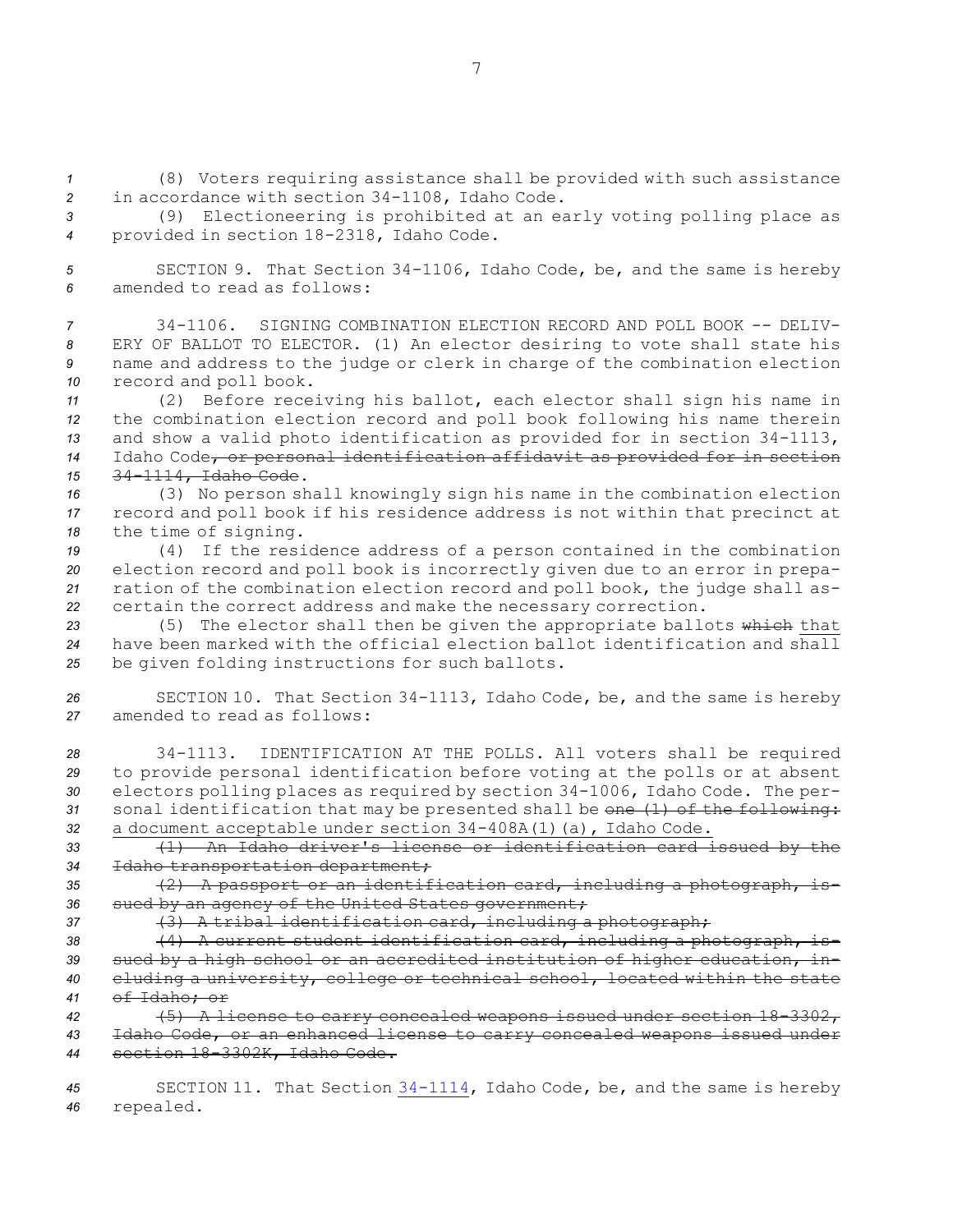SECTION 12. That Section 34-217, Idaho Code, be, and the same is hereby amended to read as follows: 34-217. RETENTION OF COUNTY ELECTION RECORDS. County election records shall be maintained by the county clerk for the time periods outlined in this section. Records shall be maintained for the period specified be- ginning with the date the record is created or has become no longer valid, whichever is greater. (1) The following records shall be retained for not less than five (5) *9* years: (a) Voter registration cards for electors whose registration has been terminated; (b) Correspondence relating to an elector's voter registration; (c) Combination election record and poll book, including the ballot ac- counting page; (d) Declaration of candidacy and petition of candidacy forms filed with the county clerk; (e) Maps of precinct boundaries with legal descriptions; (f) List of absentee voters; and (g) County initiatives and petitions that qualify for placement on the *20* ballot. (2) The following shall be retained for two (2) years: (a) Completed absentee ballot request forms; (b) Tally books; (c) Voted ballots; (d) Any ballots that were required to be duplicated before being *26* counted; (e) Certified lists of candidates or declaration of candidacy forms from special districts used for ballot preparation; (f) Certified ballot language from special districts for any question placed on the ballot; and (g) Absentee ballot affidavit envelopes, including the indication of 32 the signature's acceptance or rejection-; (3) The following shall be maintained for one (1) year: (ah) Notice of election; (b) Personal identification affidavit; 36 (ei) Ballot tracking logs; (dj) Automated tabulation election logs; (ek) Copy of the election definition and program used in tabulating ballots electronically and in the ballot-marking device; and (fl) Record of the number of ballots printed and furnished to each polling place. (43) Other election supplies, including but not limited to unused bal- lots, official election ballot identification or official ballot stamps, receipts for supplies, and spoiled ballots, may be disposed of sixty (60) days following the deadline for requesting <sup>a</sup> recount or filing an election contest pursuant to chapters 20 and 21, title 34, Idaho Code.

*<sup>47</sup>* SECTION 13. That Section 49-306, Idaho Code, be, and the same is hereby *48* amended to read as follows:

8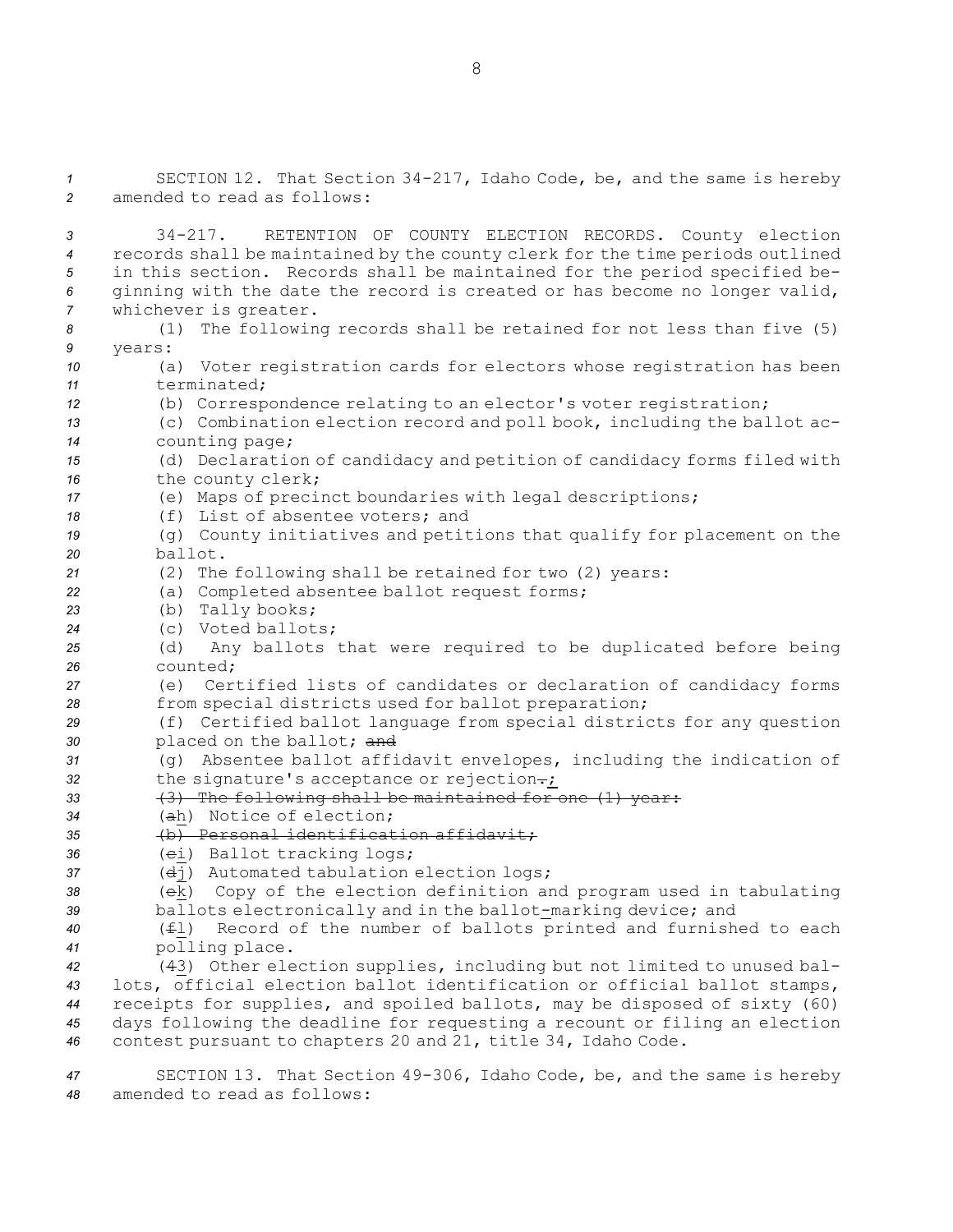49-306. APPLICATION FOR DRIVER'S LICENSE, INSTRUCTION PERMIT, COMMERCIAL LEARNER'S PERMIT OR RESTRICTED SCHOOL ATTENDANCE DRIVING PER- MIT. (1) Every application for any instruction permit, restricted school attendance driving permit, or for <sup>a</sup> driver's license shall be made upon <sup>a</sup> form furnished by the department and shall be verified by the applicant before <sup>a</sup> person authorized to administer oaths. Officers and employees of the department, agents authorized by the department, and sheriffs and their deputies are authorized to administer the oaths without charge. Every ap- plication for <sup>a</sup> permit, extension or driver's license shall be accompanied by the following fee, none of which is refundable:

 (a) Class A, B, C (4-year) license with endorsements -- age 21 years and older ........................................\$40.00 (b) Class A, B, C (3-year) license with endorsements -- age 18 to 21 years ............................................\$30.00 (c) Class A, B, C (1-year) license with endorsements -- age 20 years .................................................\$15.00 (d) Class <sup>D</sup> (3-year) license -- under age 18 years ..............\$30.00 (e) Class <sup>D</sup> (3-year) license -- age 18 to 21 years ..............\$30.00 (f) Class <sup>D</sup> (1-year) license -- age 17 years or age 20 years .....\$20.00 (g) Four-year Class <sup>D</sup> license -- age 21 years and older .........\$35.00 (h) Eight-year Class <sup>D</sup> license -- age 21 to 63 years ............\$60.00 (i) Commercial learner's permit ..............................\$29.00 (j) Class <sup>D</sup> instruction permit or supervised instruction permit ............................................................\$20.00 (k) Duplicate driver's license or permit issued under section 49-318, Idaho Code ...................................\$20.00 (l) Driver's license extension issued under section 49-319, Idaho Code ...........................................\$10.00 (m) License classification change (upgrade) ..................\$30.00 (n) Endorsement addition ....................................\$20.00 (o) Class A, B, C skills tests not more than ...................\$200.00 (p) Class <sup>D</sup> skills test not more than ..........................\$35.00 (q) Motorcycle endorsement skills test not more than ...........\$25.00 (r) Knowledge test ..........................................\$ 5.00 (s) Seasonal driver's license ................................\$44.00 (t) Onetime motorcycle "M" endorsement .......................\$15.00 (u) Motorcycle endorsement instruction permit ................\$15.00 (v) Restricted driving permit or restricted school attendance driving permit ..............................................\$60.00 (2) <sup>A</sup> person who applies for <sup>a</sup> driver's license or <sup>a</sup> driver's license renewal may designate <sup>a</sup> voluntary contribution of two dollars (\$2.00) for

 the purpose of promoting and supporting organ donation. Such <sup>a</sup> contribution shall be treated as <sup>a</sup> voluntary contribution to the organ donation contribu- tion fund created in section 49-2447, Idaho Code, and not as <sup>a</sup> driver's li-cense fee.

 (3) Every application shall state the true and full name, date of birth, sex, declaration of Idaho residency, Idaho residence address and mailing ad- dress, if different, of the applicant, height, weight, hair color, and eye color, and the applicant's social security number as verified by the social security administration. If an applicant has submitted an application pur-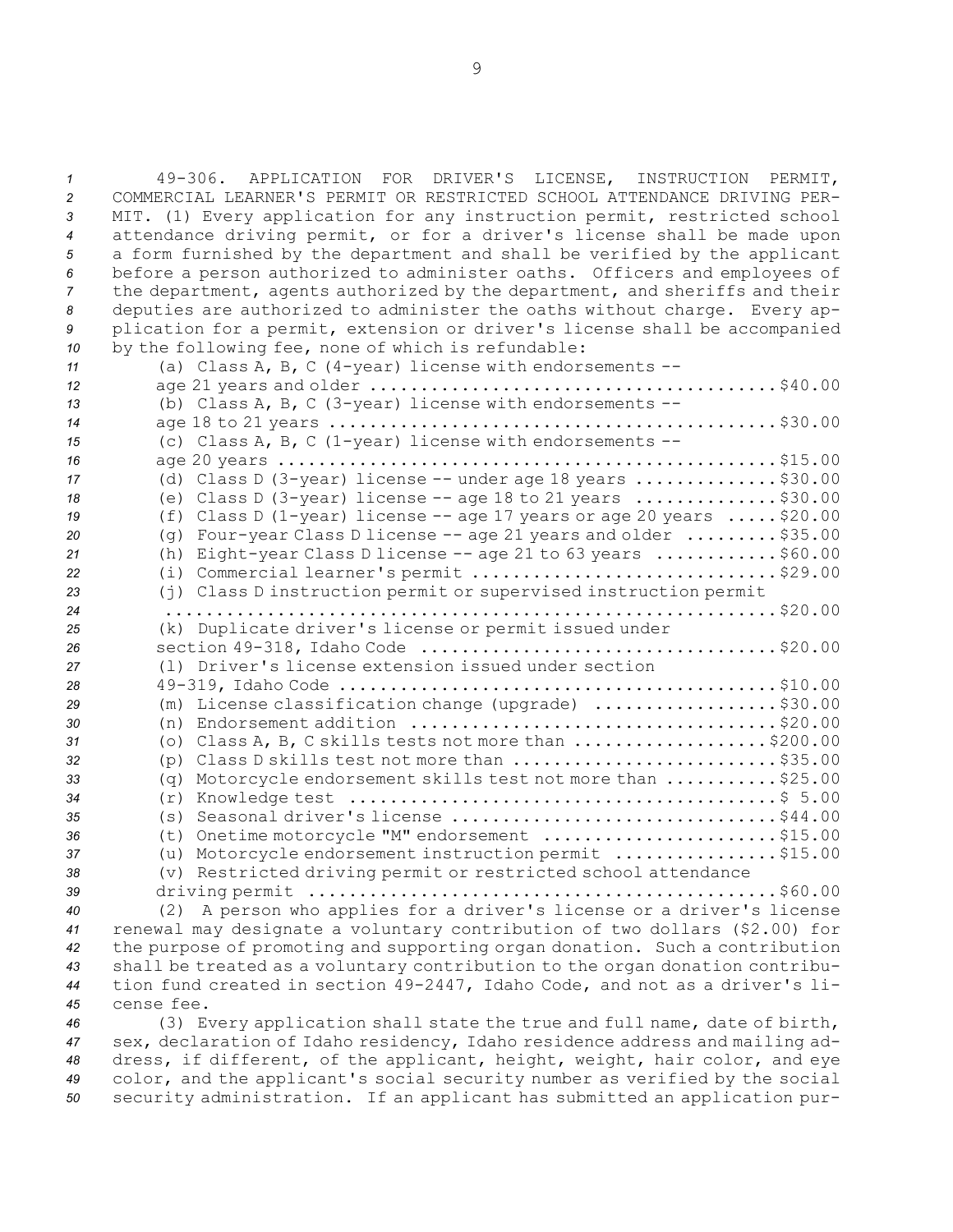suant to the provisions of chapter 58, title 19, Idaho Code, then the appli- cant may state, in his or her application pursuant to this section, the ap- plicant's alternative Idaho mailing address in place of his or her Idaho res- idence address and mailing address. Notwithstanding the provisions of sec- tion 49-303(13), Idaho Code, an applicant for <sup>a</sup> nondomiciled class A, <sup>B</sup> or C driver's license or nondomiciled commercial learner's permit having res- idency in <sup>a</sup> state that is prohibited from issuing class A, <sup>B</sup> or C driver's licenses or commercial learner's permits, as provided in 49 CFR 384, is ex- cepted from providing proof of Idaho residency and an Idaho mailing address. (a) The requirement that an applicant provide <sup>a</sup> social security number as verified by the social security administration shall apply only to applicants who have been assigned <sup>a</sup> social security number. (b) An applicant who has not been assigned <sup>a</sup> social security number *14* shall: (i) Present written verification from the social security admin- istration that the applicant has not been assigned <sup>a</sup> social secu-*rity number;* and (ii) Submit <sup>a</sup> birth certificate, passport or other documentary **19** evidence issued by an entity other than a state or the United States; and (iii) Submit such proof as the department may require that the ap- plicant is lawfully present in the United States. <sup>A</sup> driver's license, commercial learner's permit or any instruction permit issued on and after January 1, 1993, shall not contain an appli- cant's social security number. Applications on file shall be exempt from disclosure except as provided in sections 49-202, 49-203, 49-203A and 49-204, Idaho Code. (c) Every application for <sup>a</sup> class A, <sup>B</sup> or C license shall state where the applicant has been licensed for the preceding ten (10) years and under which of the following driving categories the applicant will operate: (i) Non-excepted interstate. The applicant operates or expects to operate in interstate commerce, and is required to provide <sup>a</sup> medical examiner's certificate; (ii) Excepted interstate. The applicant operates or expects to operate in interstate commerce, but engages exclusively in trans- portation or operations excepted by the federal motor carrier safety administration from all or parts of the qualification re- quirements of federal motor carrier safety regulation 49, part 391, and is therefore not required to provide <sup>a</sup> medical examiner's certificate; (iii) Non-excepted intrastate. The applicant operates only in intrastate commerce and is subject to and meets all Idaho driver qualification requirements and the applicable parts of federal motor carrier safety regulation 49, part 391, and is required to provide <sup>a</sup> medical examiner's certificate; or (iv) Excepted intrastate. The applicant operates in intrastate commerce, but engages exclusively in exempted transportation or operations as listed in section 67-2901B(2), Idaho Code, and the applicable parts of federal motor carrier safety regulation 49,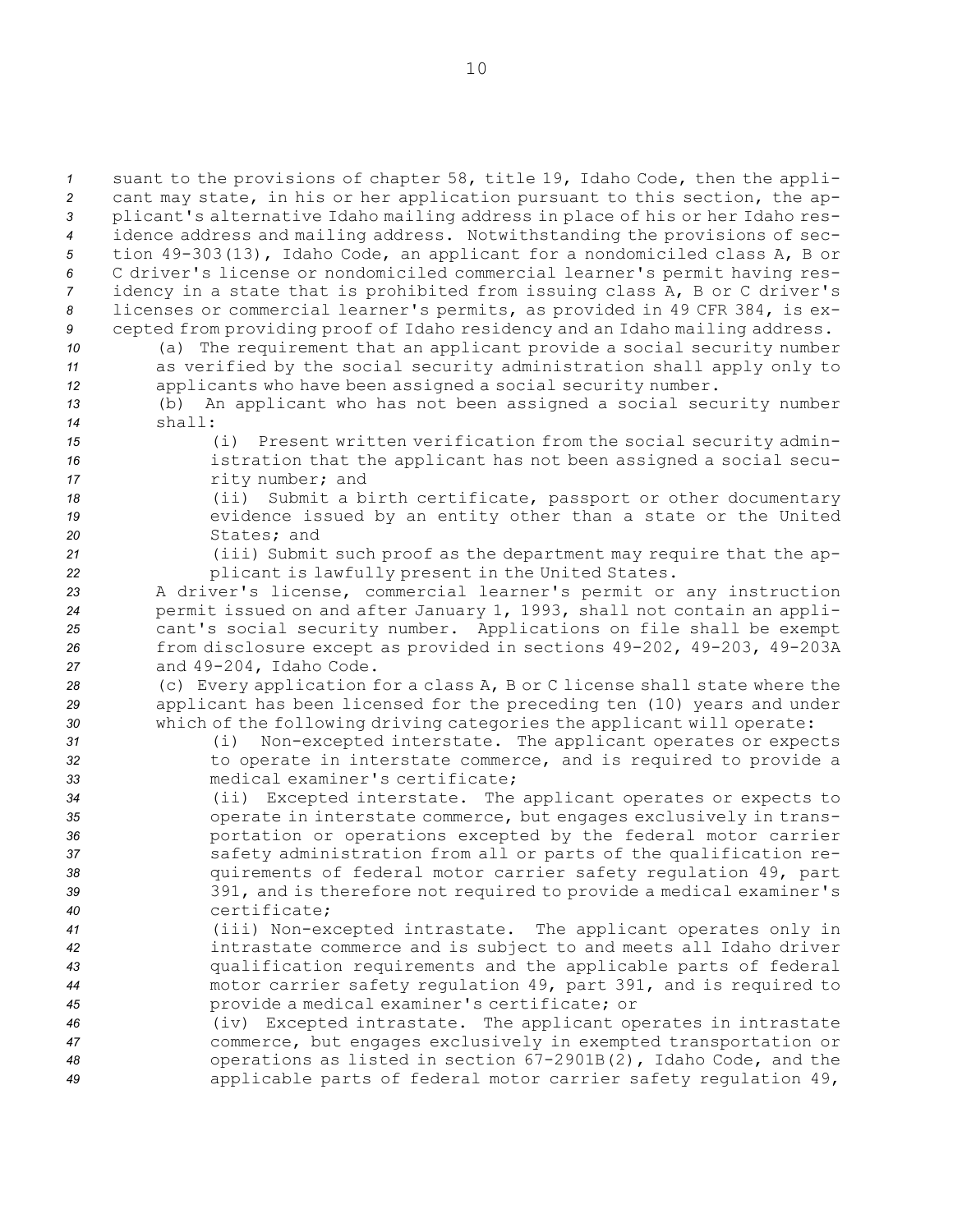| $\mathbf{1}$ | part 391, and is therefore not required to provide a medical exam-                                                                                 |
|--------------|----------------------------------------------------------------------------------------------------------------------------------------------------|
| 2            | iner's certificate.                                                                                                                                |
| 3            | All applications shall also state whether the applicant has previously                                                                             |
| 4            | been licensed as a driver, and if so, when and by what state or country,                                                                           |
| 5            | and whether a driver's license or privileges have ever been suspended,                                                                             |
| 6            | revoked, denied, disqualified, canceled or whether an application has                                                                              |
| 7            | ever been refused, and if so, the date of and reason for the suspension,                                                                           |
| 8            | revocation, denial, disqualification, cancellation or refusal and the                                                                              |
| 9            | applicant's oath that all information is correct as signified by the ap-                                                                           |
| 10           | plicant's signature.<br>The applicant must submit proof of identity and citizenship sta-<br>(d)                                                    |
| 11<br>12     | tus acceptable to the examiner or the department and date of birth as                                                                              |
| 13           | set forth in a certified copy of his birth certificate. When a certified                                                                           |
| 14           | copy of his birth certificate or a delayed birth certificate is impossi-                                                                           |
| 15           | ble to obtain from a vital statistics agency, another government-issued                                                                            |
| 16           | document may be submitted that provides satisfactory evidence of a per-                                                                            |
| 17           | son's full legal name and date of birth acceptable to the examiner or the                                                                          |
| 18           | department.                                                                                                                                        |
| 19           | (e) Every applicant for a class A, B or C driver's license or commer-                                                                              |
| 20           | cial learner's permit shall provide proof of United States citizenship                                                                             |
| 21           | or lawful permanent residency in the United States upon application for                                                                            |
| 22           | issuance, transfer, upgrade or renewal, unless the applicant's driving                                                                             |
| 23           | record already contains documentation confirming United States citi-                                                                               |
| 24           | zenship or lawful permanent residency. Every applicant for a nondomi-                                                                              |
| 25           | ciled class A, B or C driver's license or commercial learner's permit                                                                              |
| 26           | domiciled in a foreign country must provide an unexpired employment au-                                                                            |
| 27           | thorization document issued by the department of homeland security or                                                                              |
| 28<br>29     | an unexpired foreign passport accompanied by an approved I-94 form doc-<br>umenting the applicant's most recent admittance into the United States. |
| 30           | Individuals required to register in compliance with section 3 of<br>(f)                                                                            |
| 31           | the federal military selective service act, 50 U.S.C. App. 451 et seq.,                                                                            |
| 32           | as amended, shall be provided an opportunity to fulfill such registra-                                                                             |
| 33           | tion requirements in conjunction with an application for a driver's li-                                                                            |
| 34           | cense, commercial learner's permit or instruction permit. Any regis-                                                                               |
| 35           | tration information so supplied shall be transmitted by the department                                                                             |
| 36           | to the selective service system.                                                                                                                   |
| 37           | (4) Whenever an application is received from a person previously li-                                                                               |
| 38           | censed in another jurisdiction, the department shall request a copy of the                                                                         |
| 39           | driver's record from the other jurisdiction and shall contact the national                                                                         |
| 40           | driver register. When received, the driver's record from the previous ju-                                                                          |
| 41           | risdiction shall become a part of the driver's record in this state with the                                                                       |
| 42           | same force and effect as though entered on the driver's record in this state                                                                       |

- *<sup>43</sup>* in the original instance.
- *<sup>44</sup>* (5) Whenever the department receives <sup>a</sup> request for <sup>a</sup> driver's record *<sup>45</sup>* from another licensing jurisdiction, the record shall be forwarded without *<sup>46</sup>* charge.

 (6) The department shall contact and notify the commercial driver li- cense information system of the proposed application for <sup>a</sup> class A, <sup>B</sup> or C driver's license or commercial learner's permit to ensure identification of the person and to obtain clearance to issue the license.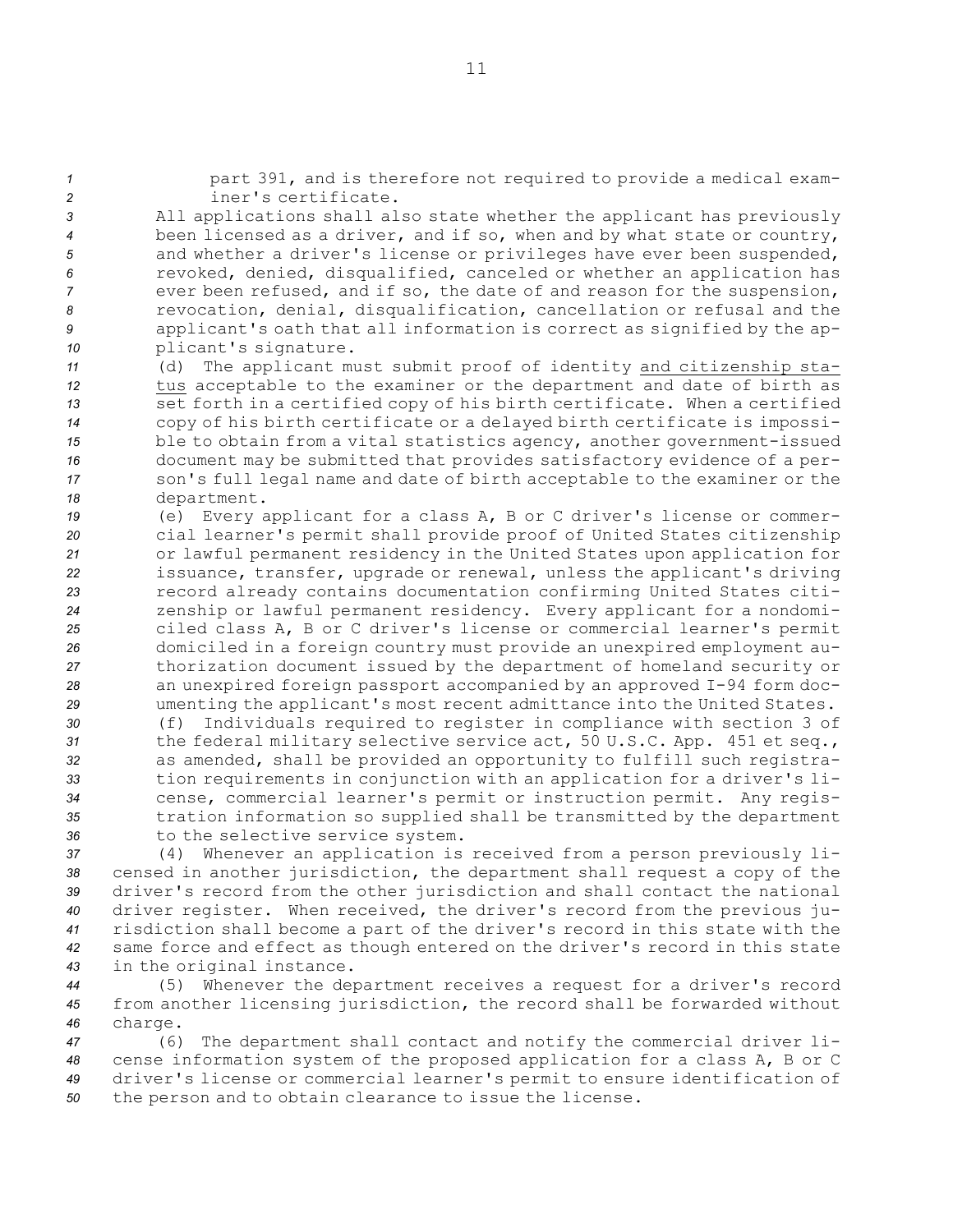(7) When the fees required under this section are collected by <sup>a</sup> county officer, they shall, except as provided in subsection (8) of this section, be paid over to the county treasurer not less often than monthly, who shall immediately:

 (a) Deposit an amount equal to five dollars (\$5.00) from each commer- cial license, ten dollars (\$10.00) from each driver's license except an eight-year class <sup>D</sup> license, or any class <sup>D</sup> instruction permit appli- cation fees, application for <sup>a</sup> duplicate driver's license or permit, classification change, seasonal driver's license and additional en- dorsement, and fifteen dollars (\$15.00) from each eight-year class <sup>D</sup> driver's license, in the current expense fund;

*<sup>12</sup>* (b) Deposit two dollars and fifty cents (\$2.50) from each motorcycle *<sup>13</sup>* endorsement and motorcycle endorsement instruction permit fee in the *<sup>14</sup>* current expense fund;

*<sup>15</sup>* (c) Deposit an amount equal to five dollars (\$5.00) from each fee for <sup>a</sup> *<sup>16</sup>* knowledge test in the current expense fund;

 (d) Deposit an amount up to twenty-five dollars (\$25.00) from each fee 18 for a motorcycle endorsement skills test in the current expense fund; provided however, if <sup>a</sup> contractor administers the skills test he shall be entitled to the entire fee;

*<sup>21</sup>* (e) Remit the remainder to the state treasurer; and

 (f) Deposit up to twenty-eight dollars and fifty cents (\$28.50) from each fee for <sup>a</sup> class <sup>D</sup> skills test into the county current expense fund, unless the test is administered by <sup>a</sup> department-approved contractor, in which case the contractor shall be entitled to up to twenty-eight dol-lars and fifty cents (\$28.50) of each fee.

 (8) When the fees required under this section are collected by the de- partment or an agent authorized by the department, they shall be paid over to the state treasurer. When the department or an agent authorized by the department collects the fees required under this section, the portion of fees to be retained by the county shall be retained by the issuing authorized *32* agent.

*<sup>33</sup>* (9) The state treasurer shall distribute the moneys received from fees *<sup>34</sup>* imposed by the provisions of this section, whether collected by <sup>a</sup> county of-*<sup>35</sup>* ficer or by <sup>a</sup> state officer or agency as follows:

 (a) Two dollars (\$2.00) of each fee for <sup>a</sup> four-year driver's license or seasonal driver's license, and four dollars (\$4.00) of each fee for an eight-year class <sup>D</sup> driver's license, and one dollar and fifty cents (\$1.50) of each fee charged for driver's licenses pursuant to subsec- tion (1)(b), (d) and (e) of this section, and fifty cents (50¢) of each fee charged for driver's licenses pursuant to subsection (1)(c) and (f) of this section shall be deposited in the emergency medical ser- vices fund II created in section 56-1018A, Idaho Code, and four dollars (\$4.00) of each fee charged pursuant to subsection (1)(a), (g) and (s) of this section and eight dollars (\$8.00) of each fee charged pursuant to subsection (1)(h) of this section and three dollars (\$3.00) of each fee for driver's licenses pursuant to subsection (1)(b), (d) and (e) of this section, and one dollar (\$1.00) of each fee charged for driver's licenses pursuant to subsection (1)(c) and (f) of this section shall be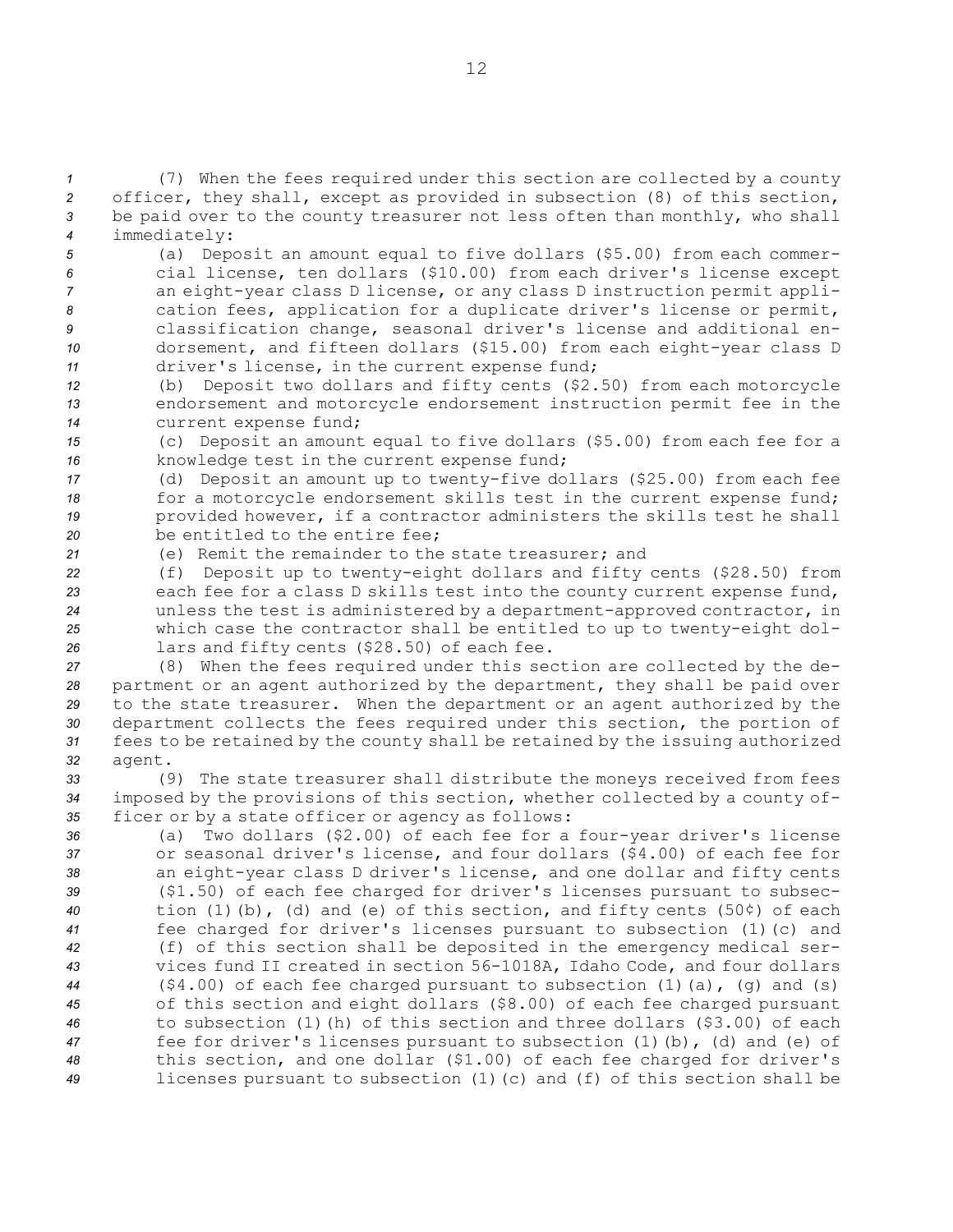*<sup>1</sup>* deposited in the emergency medical services fund III created in section *<sup>2</sup>* 56-1018B, Idaho Code;

 (b) Twenty-eight dollars (\$28.00) of each fee for <sup>a</sup> seasonal or class A, <sup>B</sup> or C driver's license, and nineteen dollars and fifty cents (\$19.50) of each fee charged for <sup>a</sup> license pursuant to subsection (1)(b) of this section, and eight dollars and sixteen cents (\$8.16) of each fee charged for a license pursuant to subsection (1) (c) of this section shall be de-posited in the state highway account;

*<sup>9</sup>* (c) Twenty dollars (\$20.00) of each fee for <sup>a</sup> commercial learner's per-*<sup>10</sup>* mit or driver's license classification change shall be deposited in the *<sup>11</sup>* state highway account;

*<sup>12</sup>* (d) Four dollars (\$4.00) of each fee for <sup>a</sup> commercial learner's permit *<sup>13</sup>* shall be deposited in the emergency medical services fund III created in *<sup>14</sup>* section 56-1018B, Idaho Code;

 (e) Ten dollars (\$10.00) of each fee for <sup>a</sup> duplicate seasonal or class A, B or C driver's license, class A, B or C driver's license extension, or additional endorsement shall be deposited in the state highway ac-*18* count;

*<sup>19</sup>* (f) Seven dollars and fifty cents (\$7.50) of each fee for <sup>a</sup> motorcycle *<sup>20</sup>* endorsement and motorcycle endorsement instruction permit shall be de-*<sup>21</sup>* posited in the state highway account;

 (g) Five dollars and thirty cents (\$5.30) of each fee for <sup>a</sup> four-year class <sup>D</sup> driver's license, and ten dollars and sixty cents (\$10.60) of each fee for an eight-year class <sup>D</sup> driver's license, and four dollars (\$4.00) of each fee charged for <sup>a</sup> license pursuant to subsection (1)(d) and (e) of this section, and one dollar and thirty-three cents (\$1.33) of each fee charged for <sup>a</sup> license pursuant to subsection (1)(f) of this section shall be deposited in the driver training account;

 (h) Twelve dollars and seventy cents (\$12.70) of each fee for <sup>a</sup> four-year class <sup>D</sup> driver's license, and twenty dollars and forty cents (\$20.40) of each fee for an eight-year class <sup>D</sup> driver's license, and ten dollars and fifty cents (\$10.50) of each fee charged for <sup>a</sup> license pur- suant to subsection (1)(d) and (e) of this section, and six dollars and eighty-three cents (\$6.83) of each fee charged for <sup>a</sup> license pursuant to subsection (1)(f) of this section shall be deposited in the highway distribution account;

*<sup>37</sup>* (i) Two dollars and sixty cents (\$2.60) of each fee for <sup>a</sup> class <sup>D</sup> in-*<sup>38</sup>* struction permit, duplicate class <sup>D</sup> license or permit, and class <sup>D</sup> li-*<sup>39</sup>* cense extension shall be deposited in the driver training account;

 (j) Seven dollars and forty cents (\$7.40) of each fee for <sup>a</sup> class <sup>D</sup> in- struction permit, duplicate class <sup>D</sup> license or permit, and class <sup>D</sup> li- cense extension shall be deposited in the highway distribution account; (k) Ten dollars (\$10.00) of each fee for <sup>a</sup> class A, B or C skills test shall be deposited in the state highway account;

 (l) One dollar (\$1.00) of each fee for <sup>a</sup> class A, B, C or four-year <sup>D</sup> driver's license, and two dollars (\$2.00) of each fee for an eight-year class <sup>D</sup> driver's license, and one dollar (\$1.00) of each fee charged for <sup>a</sup> license pursuant to subsection (1)(b), (d) and (e) of this section, and thirty-four cents (34¢) of each fee charged for <sup>a</sup> license pursuant to subsection (1)(c) and (f) of this section shall be deposited in the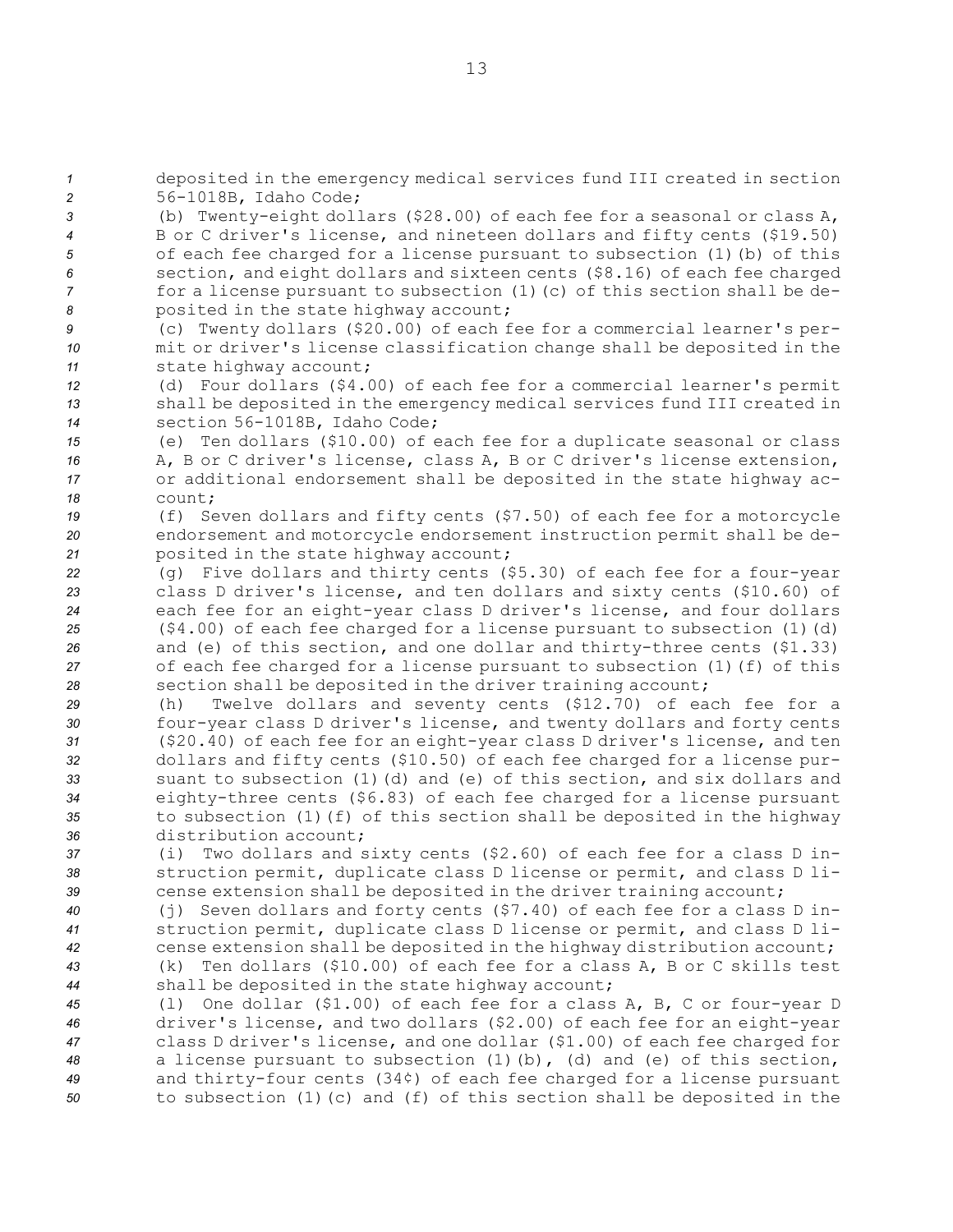motorcycle safety program fund established in section 33-4904, Idaho *2* Code; (m) Six dollars and fifty cents (\$6.50) of each fee for <sup>a</sup> class <sup>D</sup> skills test shall be deposited into the state highway account; and (n) Each voluntary contribution of two dollars (\$2.00) as described in subsection (2) of this section, less actual administrative costs asso- ciated with collecting and transferring such contributions, shall be deposited into the organ donation contribution fund created in section 49-2447, Idaho Code. (10) The contractor administering <sup>a</sup> class A, <sup>B</sup> or C skills test shall be entitled to not more than one hundred ninety dollars (\$190) of the skills test fee. <sup>A</sup> contractor administering <sup>a</sup> class A, <sup>B</sup> or C skills test may col- lect an additional fee for the use of the contractor's vehicle for the skills *14* test. (11) Sixty dollars (\$60.00) of each restricted driving permit and each restricted school attendance driving permit shall be deposited in the state highway account. (12) The department may issue seasonal class <sup>B</sup> or C driver's licenses to drivers who are employees of agri-chemical businesses, custom harvesters, farm retail outlets and suppliers, and livestock feeders that: (a) Will only be valid for driving commercial vehicles that normally require class <sup>B</sup> or C commercial driver's licenses; (b) Will be valid for seasonal periods that begin on the date of is- suance and that are not to exceed one hundred eighty (180) days in <sup>a</sup> twelve (12) month period; (c) May only be obtained twice in <sup>a</sup> driver's lifetime; (d) Are valid only within <sup>a</sup> one hundred fifty (150) mile radius of the place of business or farm being serviced; and (e) Will be valid only in conjunction with valid Idaho class <sup>D</sup> driver's licenses. (13) The department may issue seasonal class <sup>B</sup> or C driver's licenses to drivers who: (a) Have not violated the single license provisions of applicable fed- eral regulations; (b) Have not had any license suspensions, revocations or cancella-*36* tions; (c) Have not had any convictions in any vehicle for any offense listed in section 49-335(1) or (2), Idaho Code, or any one (1) serious traffic *39* offense; (d) Have at least one (1) year of driving experience with <sup>a</sup> class <sup>D</sup> or equivalent license in any type motor vehicle; and (e) Are at least sixteen (16) years old. SECTION 14. That Section 49-315, Idaho Code, be, and the same is hereby amended to read as follows:

 49-315. LICENSES ISSUED TO DRIVERS. (1) The department shall issue to every qualifying applicant <sup>a</sup> distinguishing driver's license as applied for, which shall bear <sup>a</sup> distinguishing number assigned to the licensee, the full name, date of birth, Idaho residence address, sex, weight, height, eye color, hair color, color photograph, name of this state, date of issuance,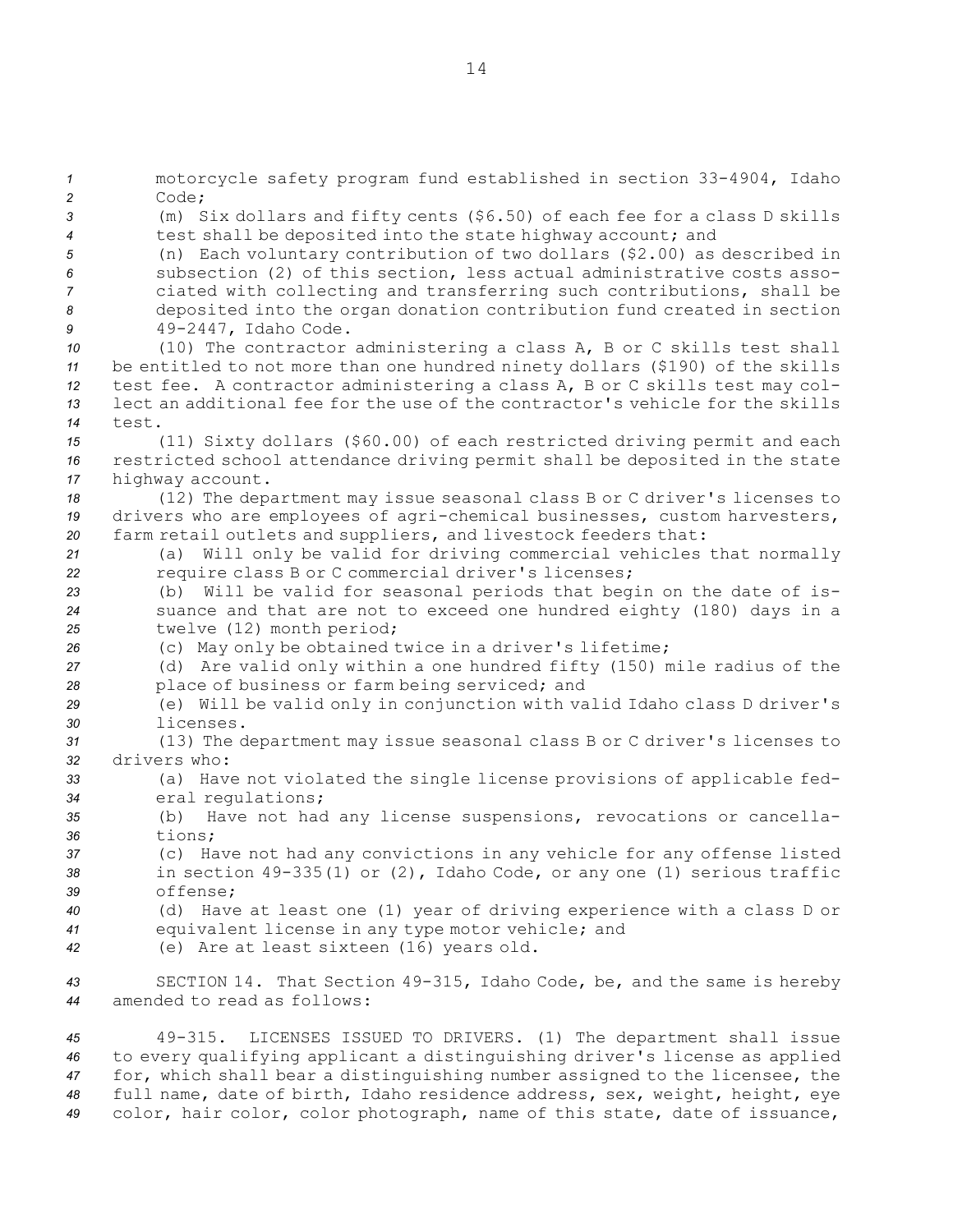date of expiration, license class, endorsements, restrictions, and the ap- plicant's signature. If an applicant has submitted an application pursuant to the provisions of chapter 58, title 19, Idaho Code, then the applicant's driver's license shall contain his or her alternative Idaho mailing address in place of his or her Idaho residence address. Driver's licenses for per- sons under eighteen (18) years of age shall include <sup>a</sup> notation "under 18 until (month, day, year)," and driver's licenses for persons eighteen (18) years of age to twenty-one (21) years of age shall include <sup>a</sup> notation "under 21 until (month, day, year)." No driver's license shall be valid until it 10 has been signed on the signature line of the license by the licensee. On and after January 1, 2023, driver's license applicants who are United States citizens may have the notation "USA" included on the license.

 (2) Every driver's license shall bear <sup>a</sup> color photograph of the li- censee, which shall be taken by the examiner at the time the application is made. The photograph shall be taken without headgear or other clothing or device that disguises or otherwise conceals the face or head of the appli- cant. <sup>A</sup> waiver may be granted by the department allowing the applicant to wear headgear or other head covering for medical, religious or safety pur- poses as long as the face is not disguised or otherwise concealed. At the request of the applicant, <sup>a</sup> driver's license may contain <sup>a</sup> statement or indi-cation of the medical condition of the licensee.

*<sup>22</sup>* (3) The department shall notify the commercial driver license infor-*<sup>23</sup>* mation system that <sup>a</sup> class A, <sup>B</sup> or C driver's license has been issued as re-*<sup>24</sup>* quired by 49 CFR parts 383 and 384.

 (4) <sup>A</sup> licensee applying for <sup>a</sup> hazardous material endorsement on <sup>a</sup> driver's license shall have <sup>a</sup> security background records check and shall receive clearance from the federal transportation security administration before the endorsement can be issued, renewed or transferred as required by 49 CFR part 383, subject to procedures established by the federal trans-portation security administration.

 (5) <sup>A</sup> licensee who desires to donate any or all organs or tissue in the event of death, and who has completed <sup>a</sup> document of gift pursuant to the pro- visions for donation of anatomical gifts as set forth in chapter 34, title 39, Idaho Code, may, at the option of the donor, indicate this desire on the driver's license by the imprinting of the word "donor" on the license. The provisions of this subsection shall apply to licensees fifteen (15) years of age or older but less than eighteen (18) years of age if the requirements pro- vided in chapter 34, title 39, Idaho Code, have been complied with and the donor indicates this desire be placed on the license.

 (6) <sup>A</sup> licensee who is <sup>a</sup> person with <sup>a</sup> permanent disability may request that the notation "permanently disabled" be imprinted on the driver's li- cense, provided the licensee presents written certification from <sup>a</sup> licensed physician verifying that the licensee's stated impairment qualifies as <sup>a</sup> permanent disability according to the provisions of section 49-117, Idaho *45* Code.

 (7)(a) <sup>A</sup> licensee who is <sup>a</sup> veteran may request that his or her status as such be designated on the driver's license at no additional cost. Any such request shall be accompanied by proof of being <sup>a</sup> current or former member of the United States armed forces. Upon request and submission of satisfactory proof, the department shall indicate such person's sta-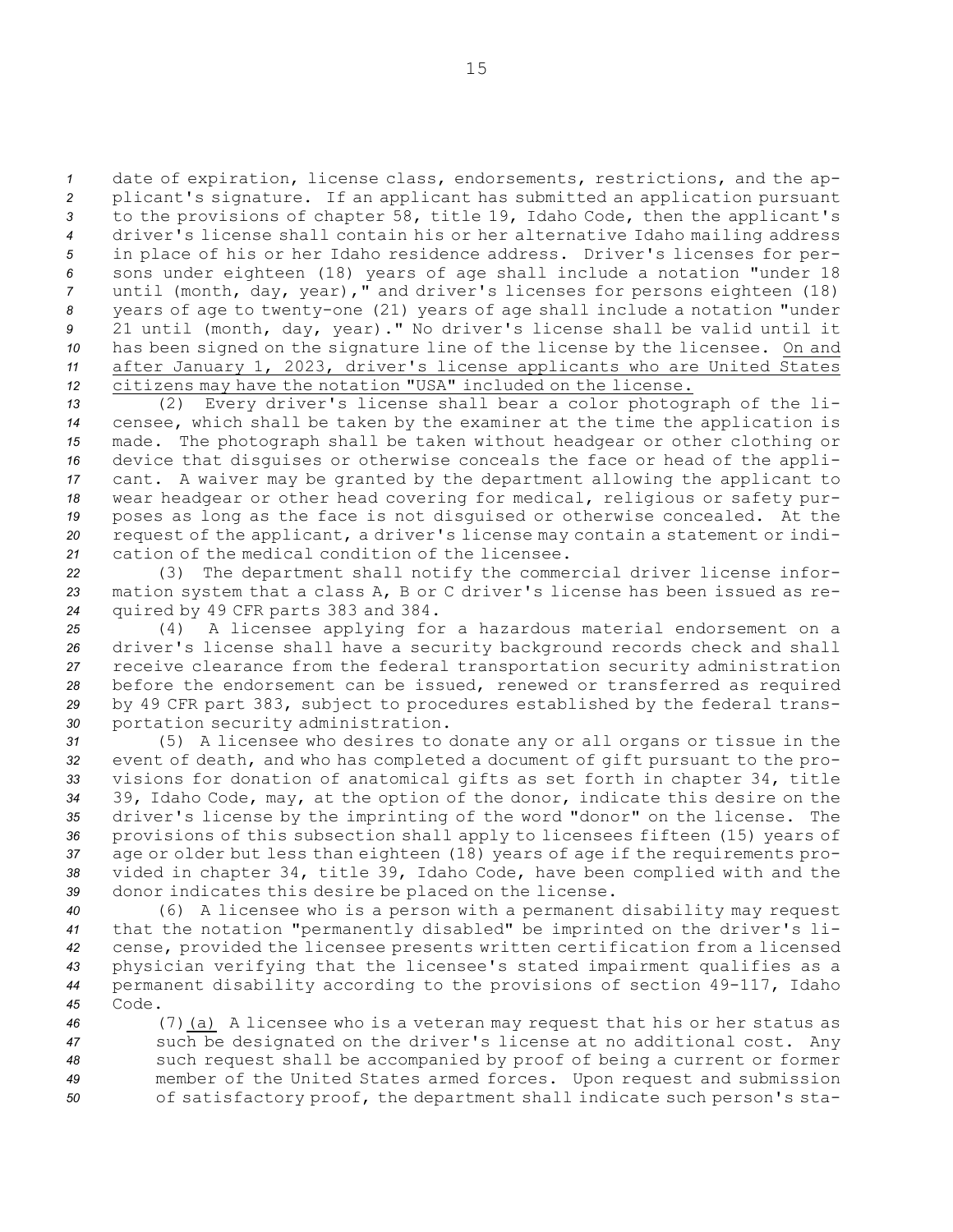tus as <sup>a</sup> veteran on any class of driver's license issued pursuant to this section. Such designation shall be made upon original issuance or re- newal of <sup>a</sup> driver's license. Designation shall also be made on any du- plicate driver's license issued, provided that the fee for such dupli- cate driver's license is paid in accordance with section 49-306, Idaho *6* Code.

 (b) Satisfactory proof of being <sup>a</sup> current or former member of the United States armed forces must be furnished by an applicant to the department before <sup>a</sup> designation of veteran status will be indicated on any class of driver's license. Acceptable proof shall be <sup>a</sup> copy of form DD214 or an equivalent document or statement from the department of veterans af- fairs that identifies <sup>a</sup> character of service upon separation as "honor-able" or "general under honorable conditions."

*<sup>14</sup>* SECTION 15. That Section 49-321, Idaho Code, be, and the same is hereby *15* amended to read as follows:

*<sup>16</sup>* 49-321. RECORDS TO BE KEPT BY THE DEPARTMENT. (1) The department shall *<sup>17</sup>* file every application for <sup>a</sup> driver's license received by it and shall main-*<sup>18</sup>* tain suitable indices containing:

*<sup>19</sup>* (a) All applications denied and on each note the reason for denial;

*<sup>20</sup>* (b) All applications granted;

*<sup>21</sup>* (c) The name of every licensee whose driver's license has been sus-*<sup>22</sup>* pended, revoked, canceled, denied or disqualified by the department and *23* after each name note the reasons for the action;

- *<sup>24</sup>* (d) The driver's license number for the applicant; and
- *<sup>25</sup>* (e) The social security number of the applicant; and

*<sup>26</sup>* (f) Record of the proof relied upon by the department in determining the *<sup>27</sup>* applicant's status as <sup>a</sup> United States citizen or non-United States cit-*28* izen.

 (2) The department shall file the original or copy of the medical exam- iner's certificates, medical exemption letters and skill performance evalu- ation certificates of all commercial driver's license or instruction permit holders required to provide documentation of their physical qualification. The department shall maintain the document(s) for <sup>a</sup> period of three (3) years beyond the date the certificate or document was issued.

 (3) The department shall also file all accident reports and abstracts of court records of convictions received by it under the law from any juris- diction and is authorized to forward records of convictions, suspensions or disqualifications to any jurisdiction. Records may be in either paper or electronic form. The department shall maintain convenient records or make suitable notations in order that an individual record of each licensee show- ing the convictions and the traffic accidents in which the licensee has been involved shall be readily ascertainable and available for consideration of the department upon any application for renewal of <sup>a</sup> driver's license and at other suitable times.

 (4) The department of health and welfare, on or about the 25th twenty-fifth day of each month, shall, upon the request of the department, furnish the department <sup>a</sup> listing showing the name, age, county of residence, and residence address of each Idaho resident who has died during the pre-ceding month. The listing shall be used only for purposes of updating the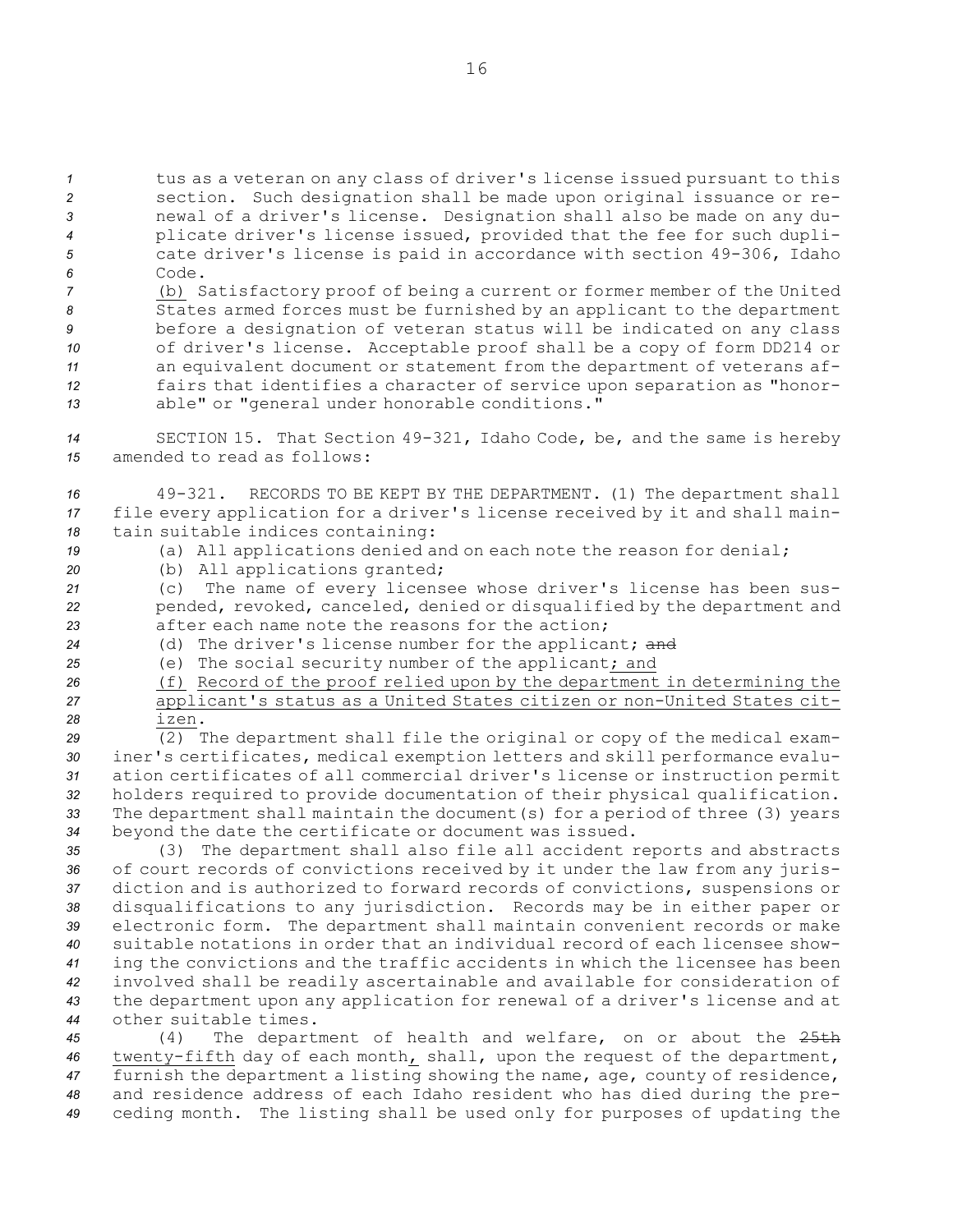*<sup>1</sup>* driver's license files of the department and shall be subject to disclosure *<sup>2</sup>* according to chapter 1, title 74, Idaho Code.

 (5) The department, upon request by the office of the secretary of state, shall provide the office of the secretary of state with <sup>a</sup> digital copy of the driver's license or identification card signature of <sup>a</sup> person who is an applicant for voter registration pursuant to section 34-409, Idaho Code.

*<sup>7</sup>* SECTION 16. That Section 49-2444, Idaho Code, be, and the same is hereby *8* amended to read as follows:

 49-2444. IDENTIFICATION CARD ISSUED -- FOUR-YEAR OR EIGHT-YEAR. (1) The department shall issue <sup>a</sup> distinguishing identification card that shall set forth the information contained in the application, in <sup>a</sup> form as pre- scribed by the department. All identification cards issued on or after Jan- uary 1, 1993, shall not contain the applicant's social security number. An applicant's social security number shall be exempt from disclosure except for inquiries from agencies or institutions authorized to obtain such infor- mation by federal law or regulation, from peace officers, or from jury com- missioners. Each card shall have printed on it the applicant's full name, date of birth, Idaho residence address, sex, weight, height, eye color, and hair color and shall be issued <sup>a</sup> distinguishing number assigned to the ap- plicant. If an applicant has submitted an application pursuant to the provi- sions of chapter 58, title 19, Idaho Code, then the applicant's identifica- tion card shall contain his or her alternative Idaho mailing address in place of his or her Idaho residence address. Each card shall also have printed on it the name of this state, the date of issuance, and the date of expiration. An identification card shall not be valid until it has been signed on the sig- nature line by the applicant. Each card shall bear upon it <sup>a</sup> color photograph of the applicant, which shall be taken by the examiner at the time of appli- cation. The photograph shall be taken without headgear or other clothing or device that disguises or otherwise conceals the face or head of the appli- cant. <sup>A</sup> waiver may be granted by the department allowing the applicant to wear headgear or other head covering for medical, religious or safety pur- poses as long as the face is not disguised or otherwise concealed. At the re- quest of the applicant, an identification card may contain <sup>a</sup> statement or in-dication of the medical condition of the applicant.

 (2) No person shall receive an identification card unless and until he surrenders to the department all identification cards in his possession is- sued to him by Idaho or any other jurisdiction, or any driver's license is- sued by any other jurisdiction within the United States, or until he executes an affidavit that he does not possess an identification card or any driver's *40* license.

 (3)(a) Identification cards issued to persons under eighteen (18) years of age shall include <sup>a</sup> notation "under 18 until (month, day, year)," and identification cards issued to persons eighteen (18) years of age to twenty-one (21) years of age shall include <sup>a</sup> notation "under 21 until (month, day, year)."

 (b) The nonrefundable fee for <sup>a</sup> four (4) year identification card is- sued to persons twenty-one (21) years of age or older shall be fifteen dollars (\$15.00), of which ten dollars (\$10.00) shall be retained by the county and credited to the current expense fund, and five dollars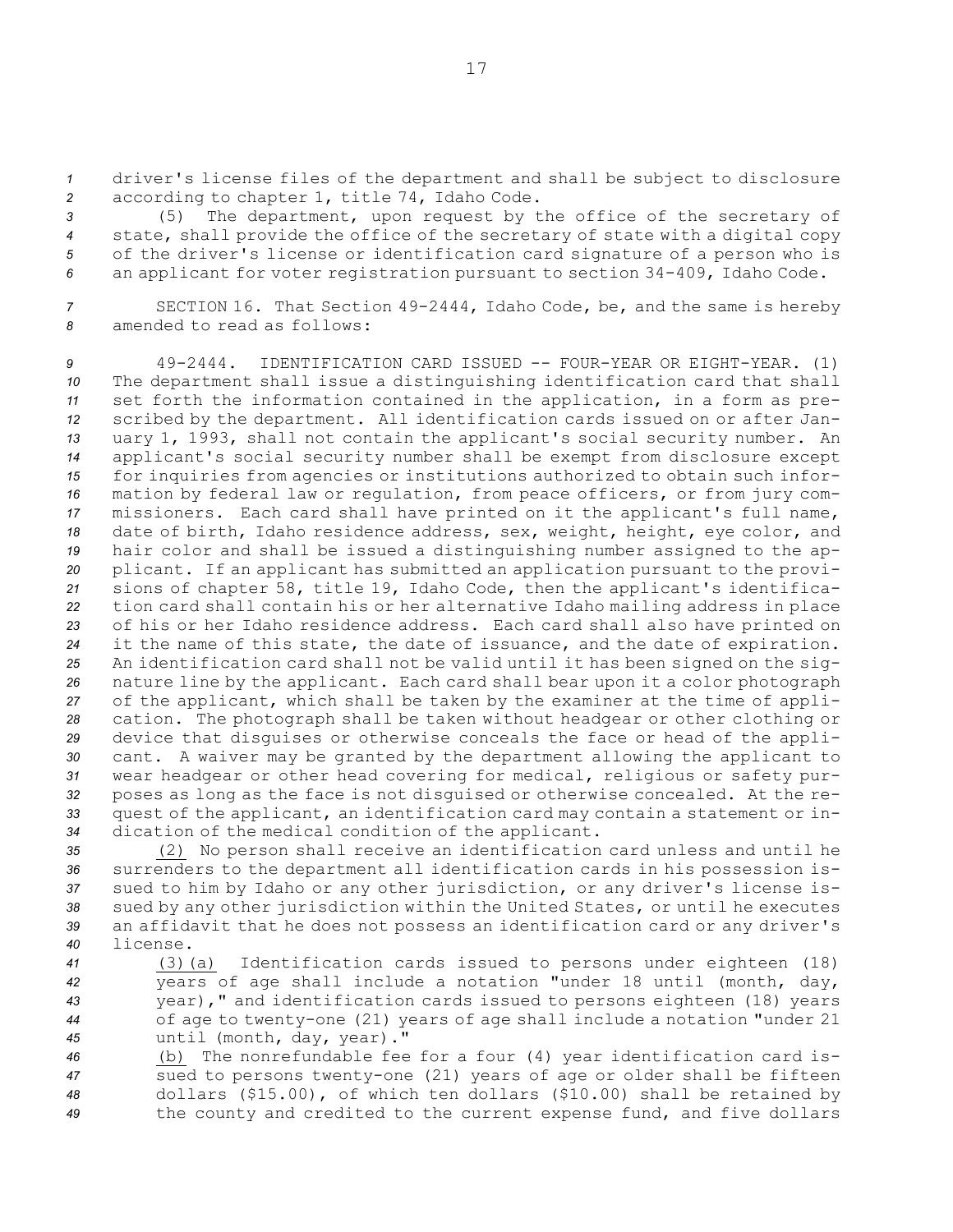which five dollars (\$5.00) shall be retained by the authorized issu- ing agent or, if issued by the county, shall be credited to the current expense fund, and five dollars (\$5.00) shall be deposited in the state treasury to the credit of the highway distribution account. (d) The nonrefundable fee for an eight (8) year identification card shall be twenty-five dollars (\$25.00), of which fifteen dollars (\$15.00) shall be retained by the authorized issuing agent or, if issued by the county, shall be credited to the current expense fund, and ten dollars (\$10.00) shall be deposited in the state treasury to the credit of the highway distribution account. (e) The department shall issue <sup>a</sup> four (4) year identification card, free of charge, to any person who does not possess <sup>a</sup> valid Idaho driver's license or state identification card issued by the department, is <sup>a</sup> citizen of the United States, is at least eighteen (18) years of age, is an Idaho resident, and requires an identification card for voting purposes. For each such card issued for voting purposes, the state con- troller shall transfer ten dollars (\$10.00) from the election integrity fund established by section 34-421, Idaho Code, to the authorized issu- ing agent or appropriate county current expense fund and five dollars (\$5.00) from the election integrity fund to the highway distribution *25* account. (f) At the option of the applicant, the identification card issued to <sup>a</sup> person twenty-one (21) years of age or older shall expire either on the card holder's birthday in the fourth year or the eighth year fol- lowing issuance of the card, except as otherwise provided in subsection (3) (7)(b) of this section. Every identification card issued to <sup>a</sup> per- son under eighteen (18) years of age shall expire five (5) days after the person's eighteenth birthday, except as otherwise provided in sub-33 section  $(3)$  (7)(b) of this section. Every identification card issued to <sup>a</sup> person eighteen (18) years of age but under twenty-one (21) years

*<sup>35</sup>* of age shall expire five (5) days after the person's twenty-first birth-*<sup>36</sup>* day, except as otherwise provided in subsection (3) (7)(b) of this sec-*37* tion.

 (4) Individuals required to register in compliance with section 3 of the federal military selective service act, 50 U.S.C. App. 451 et seq., as amended, shall be provided an opportunity to fulfill such registration re- quirements in conjunction with an application for an identification card. Any registration information so supplied shall be transmitted by the depart-ment to the selective service system.

 (25) Every identification card, except those issued to persons under twenty-one (21) years of age, shall be renewable on or before its expiration, but not more than twenty-five (25) months before, and upon application and payment of the required fee.

*<sup>48</sup>* (36) The applicant for an identification card must submit proof of *<sup>49</sup>* identity, citizenship status, and date of birth as set forth in <sup>a</sup> certified *<sup>50</sup>* copy of his birth certificate. When <sup>a</sup> certified copy of his birth certifi-

*<sup>1</sup>* (\$5.00) shall be deposited in the state treasury to the credit of the

*<sup>3</sup>* (c) The nonrefundable fee for identification cards issued to persons *<sup>4</sup>* under twenty-one (21) years of age shall be ten dollars (\$10.00), of

*<sup>2</sup>* highway distribution account.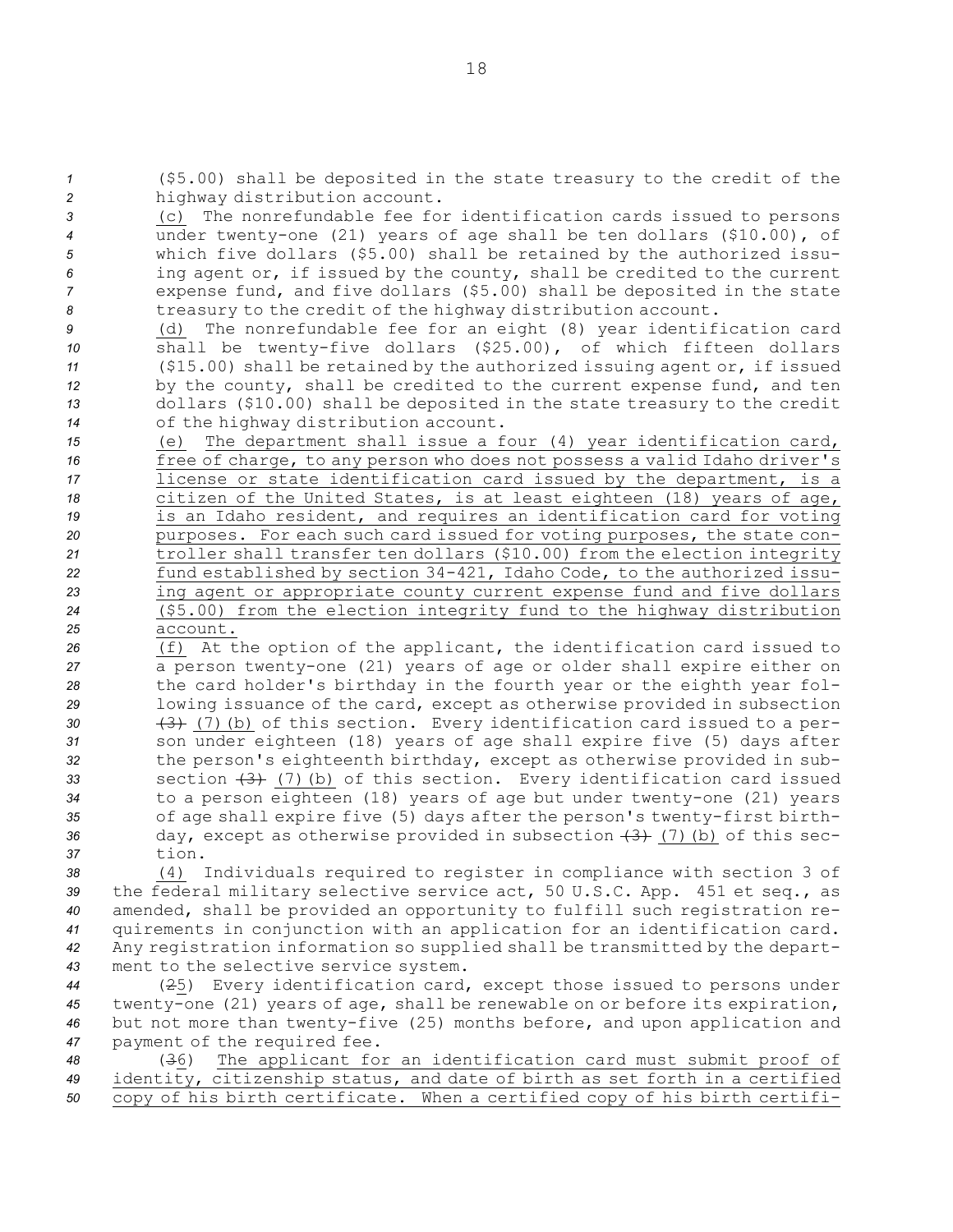*<sup>1</sup>* cate or <sup>a</sup> delayed birth certificate is impossible to obtain from <sup>a</sup> vital *<sup>2</sup>* statistics agency, another government-issued document may be accepted as *<sup>3</sup>* proof of <sup>a</sup> person's full legal name, date of birth, and citizenship.

- 
- 

*<sup>4</sup>* (7)(a) On and after January 1, 2023, every identification card appli-*<sup>5</sup>* cant who is <sup>a</sup> citizen of the United States may have the notation "USA" *6* included on his identification card.

 (b) Every identification card issued to <sup>a</sup> person who is not <sup>a</sup> citizen or permanent legal resident of the United States shall have an expiration date that is the same date as the end of lawful stay in the United States as indicated on documents issued and verified by the department of home- land security, provided however, that the expiration date shall not ex- tend beyond the expiration date for the same category of identification card issued to citizens. Persons whose department of homeland security documents do not state an expiration date shall be issued an identifi- cation card with an expiration date of one (1) year from the date of is-*16* suance.

 (48) When an identification card has been expired for less than twenty- five (25) months, the renewal of the identification card shall start from the original date of expiration, regardless of the year in which the applica- tion for renewal is made. If the identification card is expired for more than twenty-five (25) months, the application shall expire, at the option of the applicant, on the applicant's birthday in the fourth year or the eighth year following reissuance of the identification card, except as otherwise pro-vided in subsection (3) (7)(b) of this section.

 (59)(a) If an Idaho identification card has expired or will expire and the identification card holder is temporarily out of state, except on active military duty, the identification card holder may request in writing on <sup>a</sup> form prescribed by the department an extension of the identification card. The request shall be accompanied by the fee fixed in section 49-306, Idaho Code, and the extension shall be no more than <sup>a</sup> twelve (12) month period. If the department determines that an extension of the identification card is necessary, it may issue an iden- tification card showing the date to which the expired identification card is extended. Identification card extensions are limited to two (2) consecutive extensions per identification card holder.

 (b) Upon returning to the state of Idaho, the identification card holder shall, within ten (10) days, apply for <sup>a</sup> renewal of the expired identification card and surrender the extended identification card and the expired identification card.

 (610) An Idaho identification card issued to any person prior to serv- ing on active duty in the armed forces of the United States, or <sup>a</sup> member of the immediate family accompanying such <sup>a</sup> person, if valid and in full force and effect upon entering active duty, shall remain in full force and effect and shall, upon application, be extended for <sup>a</sup> period of four (4) years as long as active duty continues, and the identification card shall remain in full force and effect sixty (60) days following the date the card holder is re-leased from active duty.

*<sup>48</sup>* (711) <sup>A</sup> person possessing an identification card who desires to donate *<sup>49</sup>* any or all organs or tissue in the event of death, and who has completed <sup>a</sup> *<sup>50</sup>* document of gift pursuant to the provisions for donation of anatomical gifts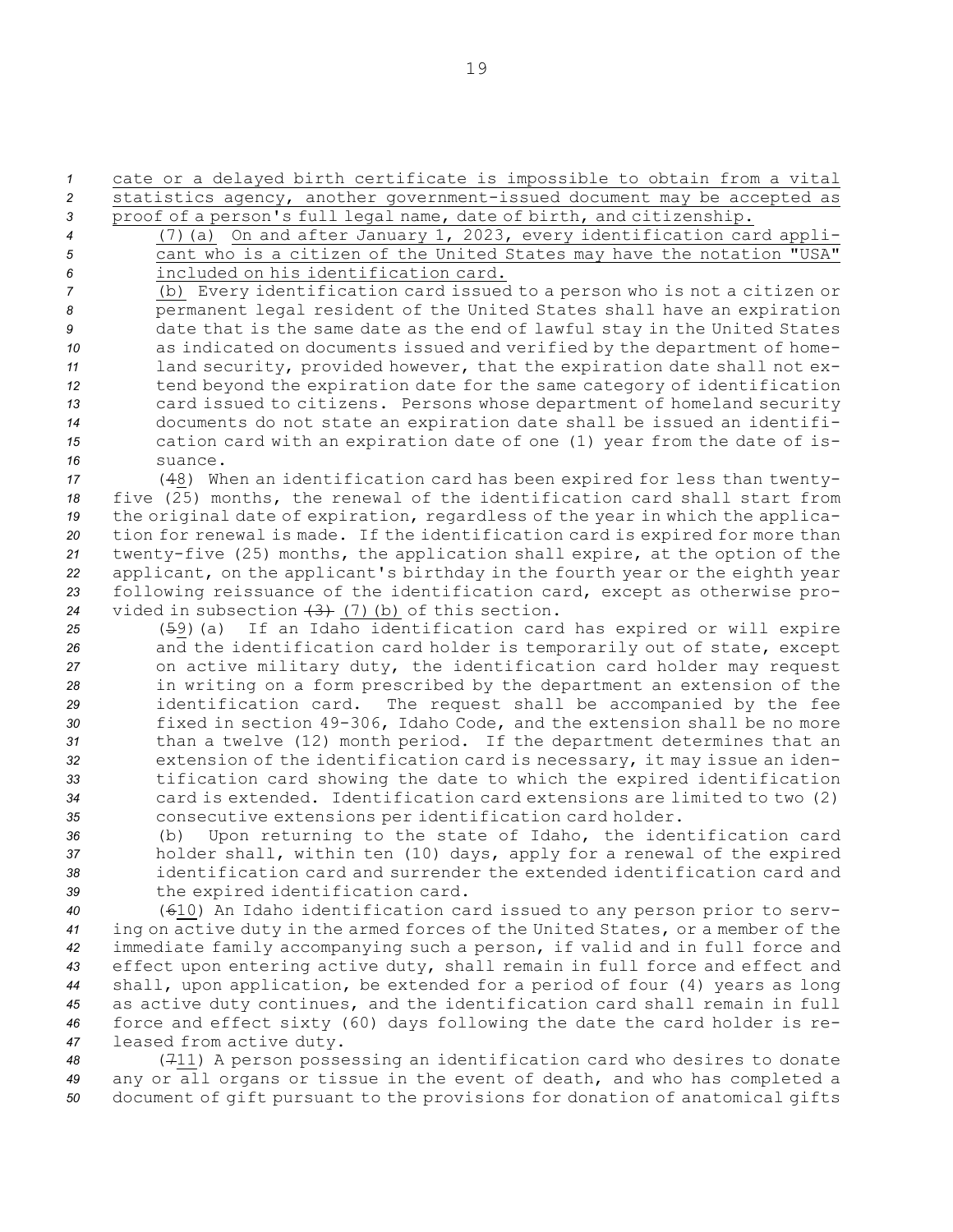as set forth in chapter 34, title 39, Idaho Code, may, at the option of the donor, indicate this desire on the identification card by the imprinting of the word "donor" on the identification card. The provisions of this subsec- tion shall apply to persons possessing an identification card who are fif- teen (15) years of age or older but less than eighteen (18) years of age if the requirements provided in chapter 34, title 39, Idaho Code, have been com-plied with.

 (812) <sup>A</sup> person possessing an identification card or an applicant for an identification card who is <sup>a</sup> person with <sup>a</sup> permanent disability may request that the notation "permanently disabled" be imprinted on the identification card, provided the person presents written certification from <sup>a</sup> licensed physician verifying that the person's stated impairment qualifies as <sup>a</sup> per- manent disability according to the provisions of section 49-117, Idaho Code. (9) (13)(a) <sup>A</sup> person who is <sup>a</sup> veteran may request that his or her status as such be designated on an identification card at no additional cost. Any such request shall be accompanied by proof of being <sup>a</sup> current or for- mer member of the United States armed forces. Upon request and submis- sion of satisfactory proof, the department shall indicate such person's status as <sup>a</sup> veteran on any identification card issued pursuant to the provisions of this section. Such designation shall be made upon orig- inal issuance or renewal of an identification card. Designation shall also be made on any duplicate identification card issued, provided that the fee for such duplicate card is paid in accordance with this section.

 (b) Satisfactory proof of being <sup>a</sup> current or former member of the United States armed forces must be furnished by an applicant to the depart- ment before <sup>a</sup> designation of veteran status will be indicated on any identification card. Acceptable proof shall be <sup>a</sup> copy of form DD214 or an equivalent document or statement from the department of veterans affairs that identifies <sup>a</sup> character of service upon separation as "hon-orable" or "general under honorable conditions."

*<sup>31</sup>* (104) In the case of <sup>a</sup> name change, the applicant shall provide legal *<sup>32</sup>* documentation to verify the change in accordance with department rules.

 (115) Whenever any person, after applying for or receiving an identifi- cation card, shall move from the address shown on the application or on the identification card issued, that person shall, within thirty (30) days, no-tify the transportation department in writing of the old and new addresses.

 (126) The department shall cancel any identification card upon deter- mining that the person was not entitled to the issuance of the identification card or that the person failed to give the required and correct information in his application or committed fraud in making the application. Upon can- cellation, the person shall surrender the canceled identification card to the department.

*<sup>43</sup>* (137) If any person shall fail to return to the department the identifi-*<sup>44</sup>* cation card as required, the department may direct any peace officer to se-*<sup>45</sup>* cure its possession and return the identification card to the department.

 (148) The department may issue <sup>a</sup> no-fee identification card to an indi- vidual whose driver's license has been canceled and voluntarily surrendered as provided in section 49-322(5), Idaho Code. The identification card may be renewed at no cost to the applicant as long as the driver's license remains *50* canceled.